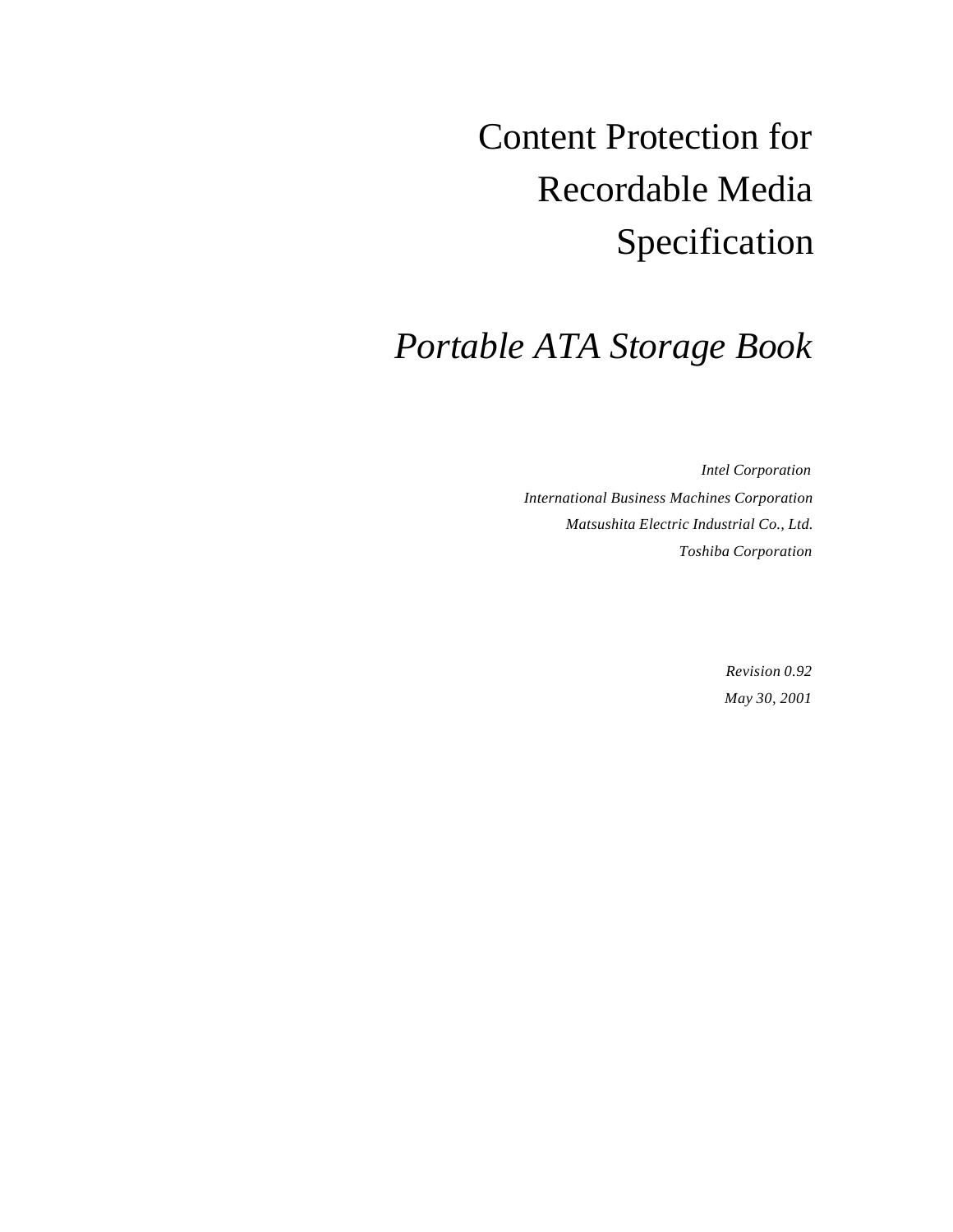This page intentionally left blank.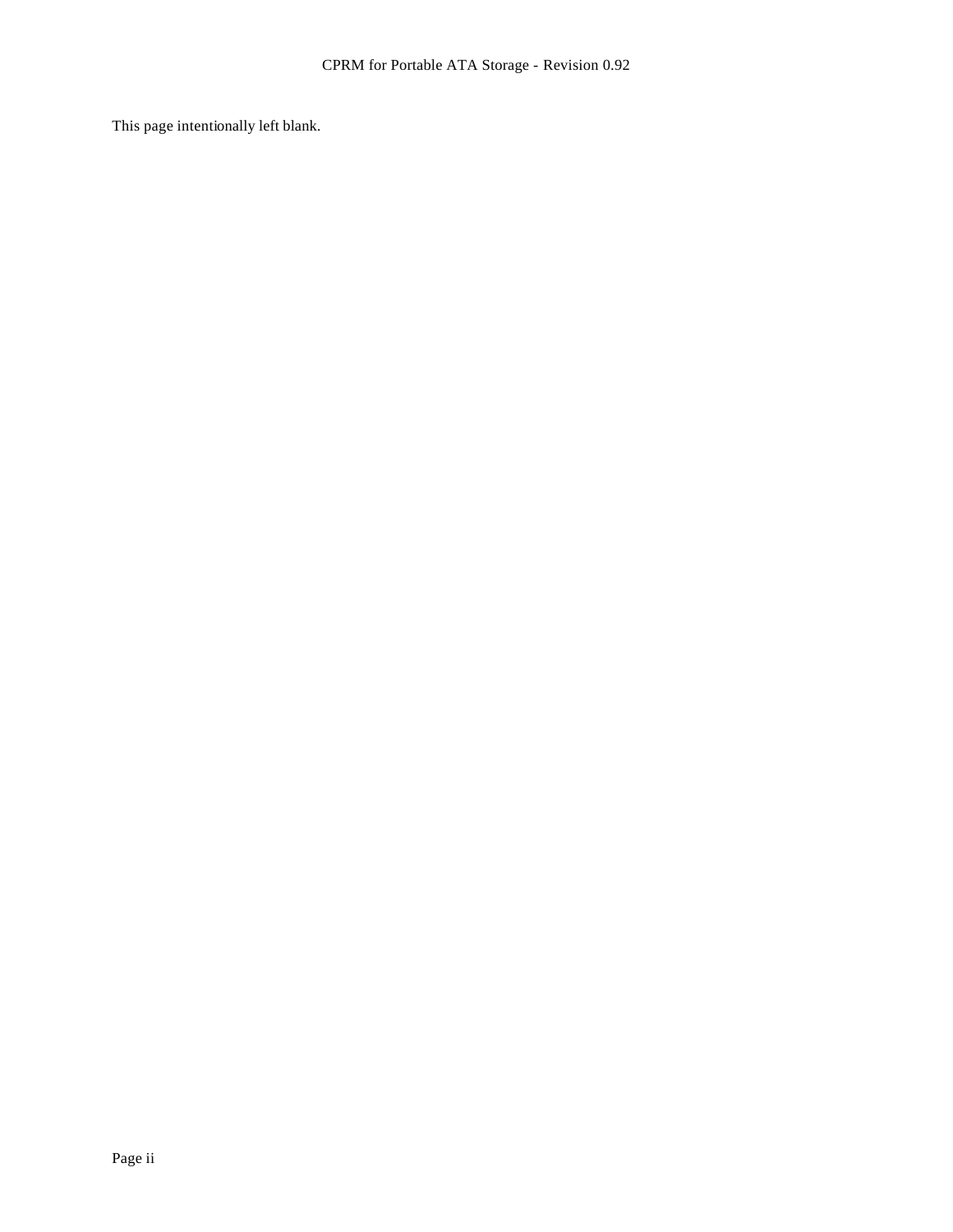## **Preface**

#### **Notice**

THIS DOCUMENT IS PROVIDED "AS IS" WITH NO WARRANTIES WHATSOEVER, INCLUDING ANY WARRANTY OF MERCHANTABILITY, NONINFRINGEMENT, FITNESS FOR ANY PARTICULAR PURPOSE, OR ANY WARRANTY OTHERWISE ARISING OUT OF ANY PROPOSAL, SPECIFICATION OR SAMPLE. IBM, Intel, MEI, and Toshiba disclaim all liability, including liability for infringement of any proprietary rights, relating to use of information in this specification. No license, express or implied, by estoppel or otherwise, to any intellectual property rights are granted herein.

This document is an intermediate draft and is subject to change without notice. Adopters and other users of this specification are cautioned that products based on it may not be interoperable with the final version or subsequent versions thereof.

Copyright © 1999-2000 by International Business Machines Corporation, Intel Corporation, Matsushita Electric Industrial Co., Ltd., and Toshiba Corporation. Third-party brands and names are the property of their respective owners.

## **Intellectual Property**

Implementation of this specification requires a license from the 4C Entity, LLC.

### **Contact Information**

Please address inquiries, feedback, and licensing requests to the 4C Entity, LLC:

- Licensing inquiries and requests should be addressed to communications of  $Q$ 4Centity.com.
- Feedback on this specification should be addressed to comment @4Centity.com.

The URL for the 4C Entity, LLC web site is http://www.4Centity.com.

## **Change History**

- Revision 0.90. Initial version.
- Revision 0.92. The names of the commands were changed to conform to recommendations from the Secure CompactFlash Working Group. The command byte and Identify Device status bits were changed based on new assignments from the CompactFlash Association.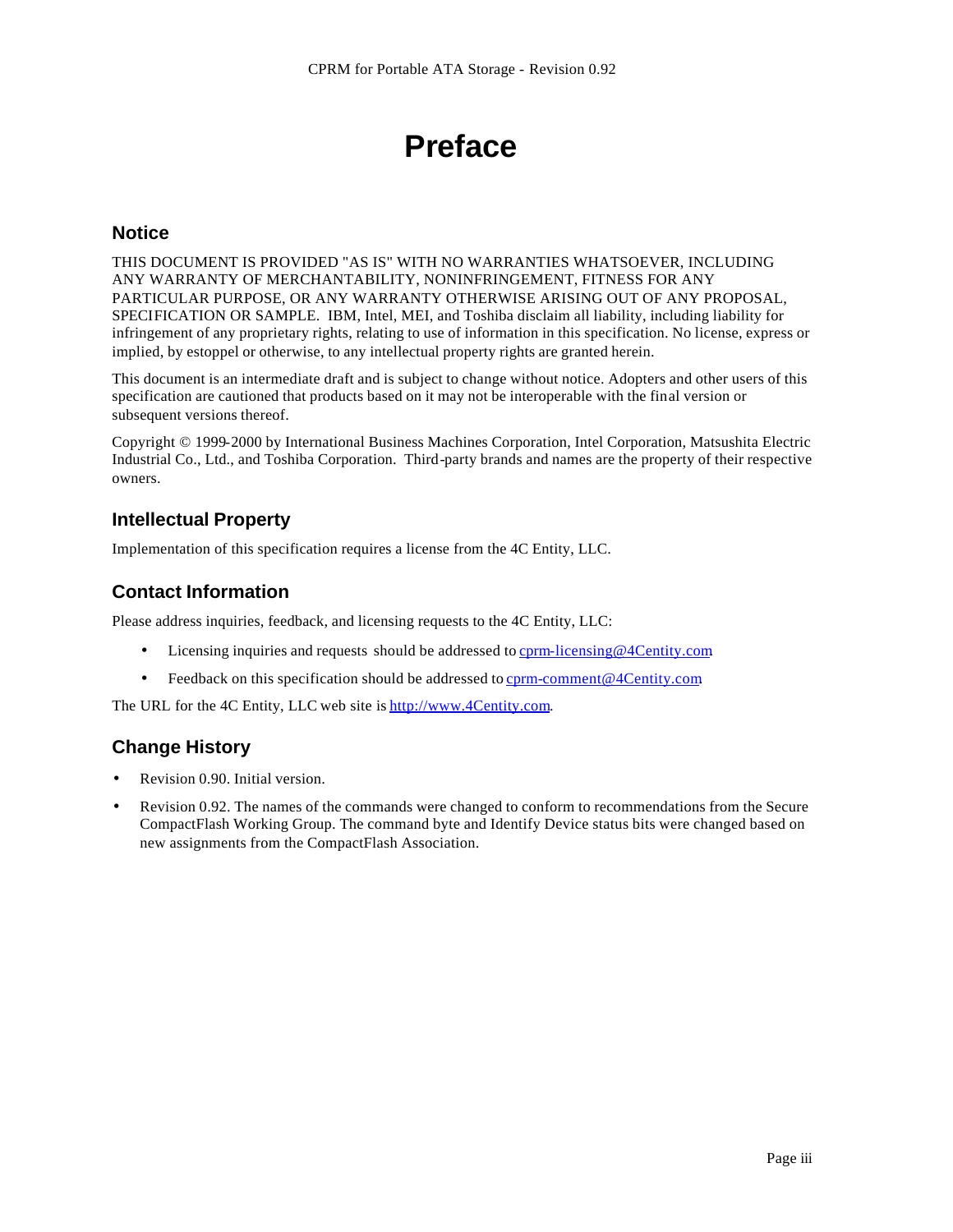This page intentionally left blank.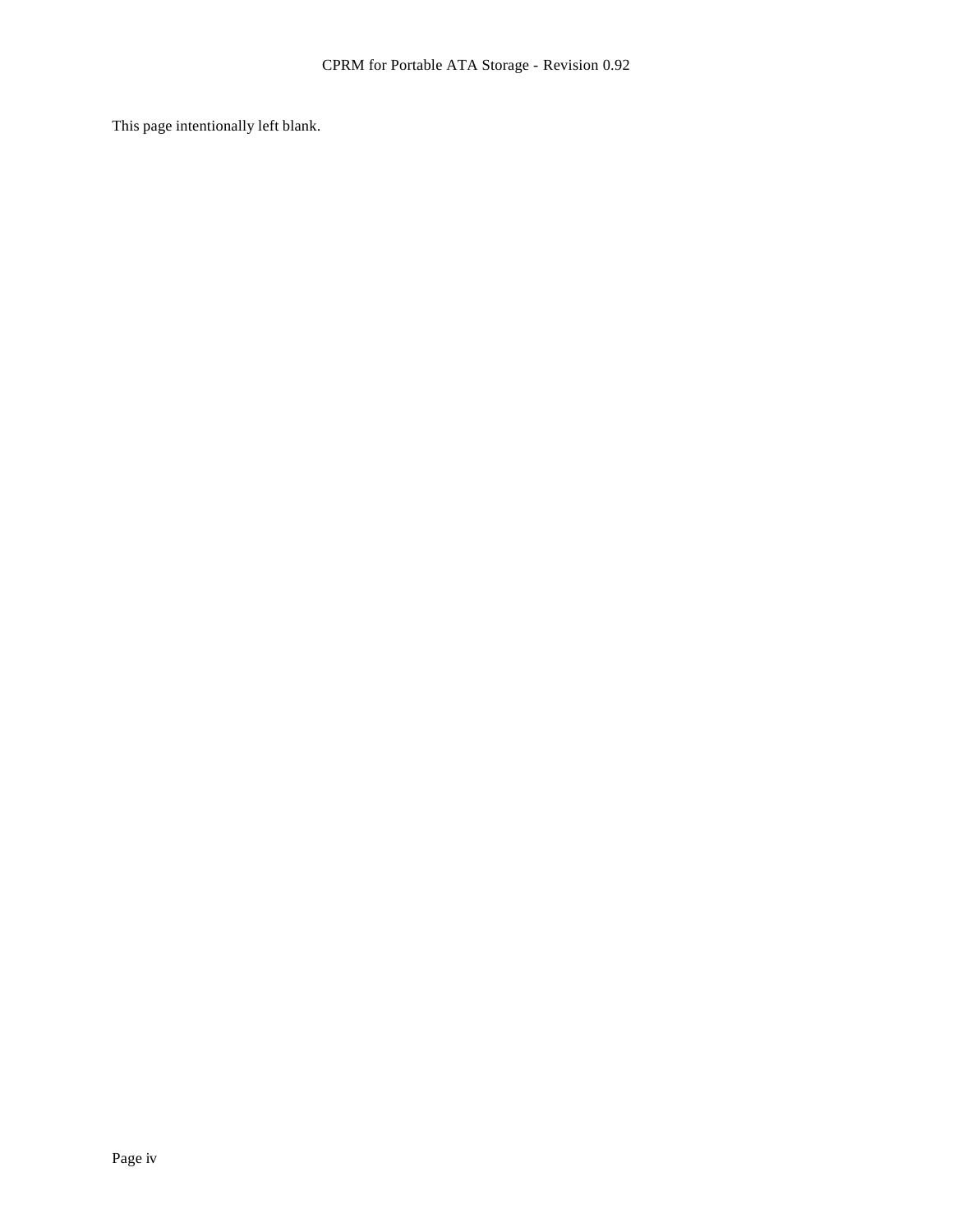## **Table of Contents**

| 1.1          |  |
|--------------|--|
| 1.2          |  |
| 1.3          |  |
| 1.4          |  |
| 1.5          |  |
| 3.1          |  |
|              |  |
| 3.2<br>3.2.1 |  |
| 3.2.2        |  |
| 3.2.3        |  |
| 3.3          |  |
| 3.3.1        |  |
|              |  |
|              |  |
| 3.4          |  |
| 3.5          |  |
| 3.5.1        |  |
| 4.           |  |
| 4.1          |  |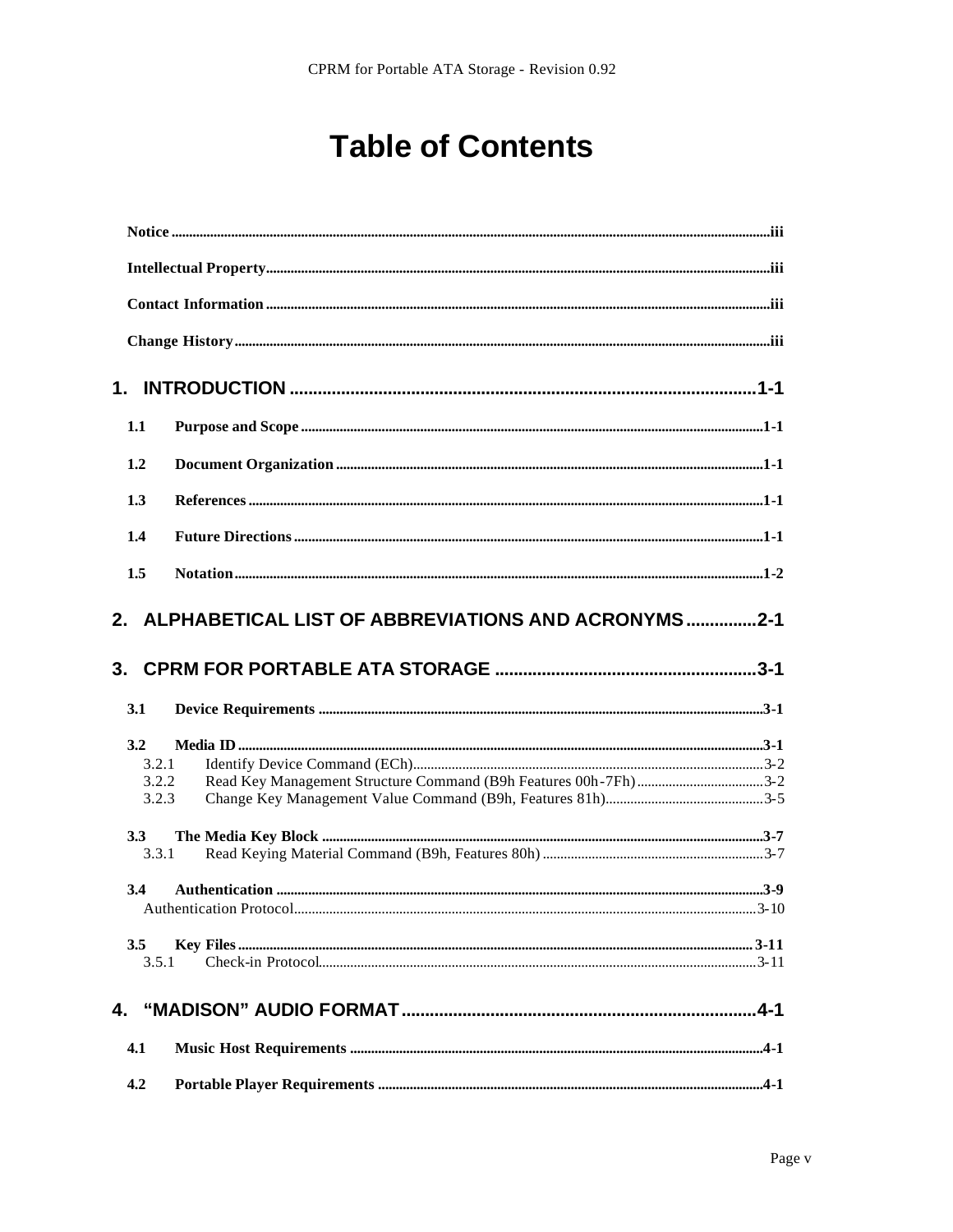| 4.3 |  |
|-----|--|
|     |  |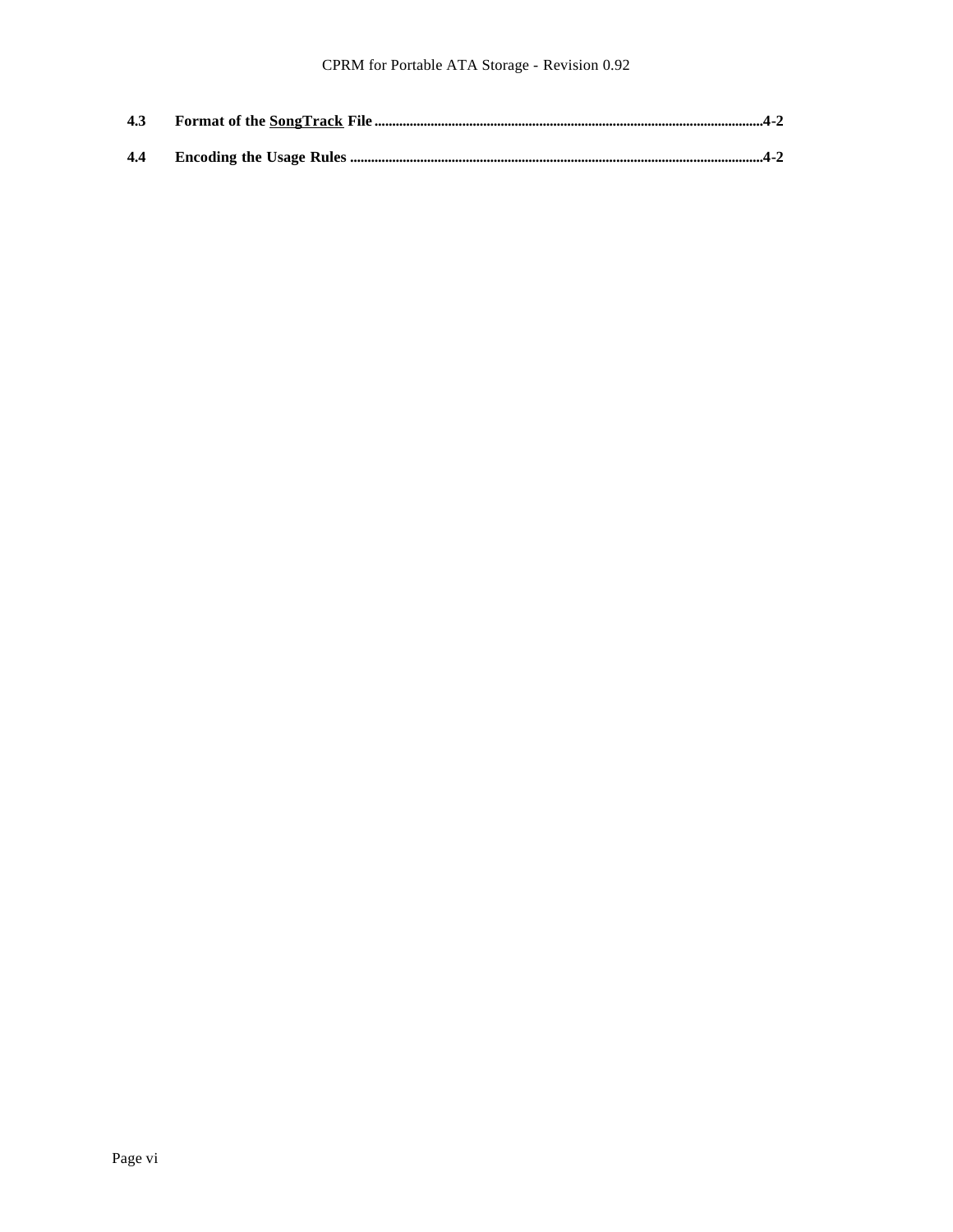## **Chapter 1 Introduction**

## **1. Introduction**

## **1.1 Purpose and Scope**

The *Content Protection for Recordable Media Specification* (CPRM) defines a robust and renewable method for protecting content stored on a number of physical media types. The specification is organized into several "books". The *Introduction and Common Cryptographic Elements* book provides a brief overview of CPRM, and defines cryptographic procedures that are common among its different uses. This document (the *Portable ATA Storage Book* ) specifies additional details for using CPRM technology to protect content stored on removable or externally portable ATA devices with integrated controllers, namely:

- CompactFlash™ storage cards
- IBM Microdrive<sup>TM</sup> hard disk drives
- Other such devices as authorized by the 4C Entity, LLC.

In the remainder of this document, such devices will be referred to collectively as "CPRM Portable ATA Storage".

The use of this specification and access to the intellectual property and cryptographic materials required to implement it will be the subject of a license. A license authority referred to as the 4C Entity, LLC is responsible for establishing and administering the content protection system based in part on this specification.

## **1.2 Document Organization**

This specification is organized as follows:

- Chapter 1 provides an introduction.
- Chapter 2 lists abbreviations and acronyms used in this document.
- Chapter 3 describes the use of CPRM to protect content stored on ATA media.
- Chapter 4 describes the "Madison" application format for protecting audio content.

## **1.3 References**

This specification shall be used in conjunction with the following publications. When the publications are superceded by an approved revision, the revision shall apply.

4C Entity, LLC, *CPRM License Agreement.*

4C Entity, LLC, *CPRM Specification: Introduction and Common Cryptographic Elements, Revision 0.94*

4C Entity, LLC, *Content Protection System Architecture White Paper, Revision 0.81*

Secure Digital Music Initiative (SDMI), *SDMI Portable Device Specification Version 1.0*

## **1.4 Future Directions**

In future revisions, the use of CPRM for other application formats on ATA storage may also be described.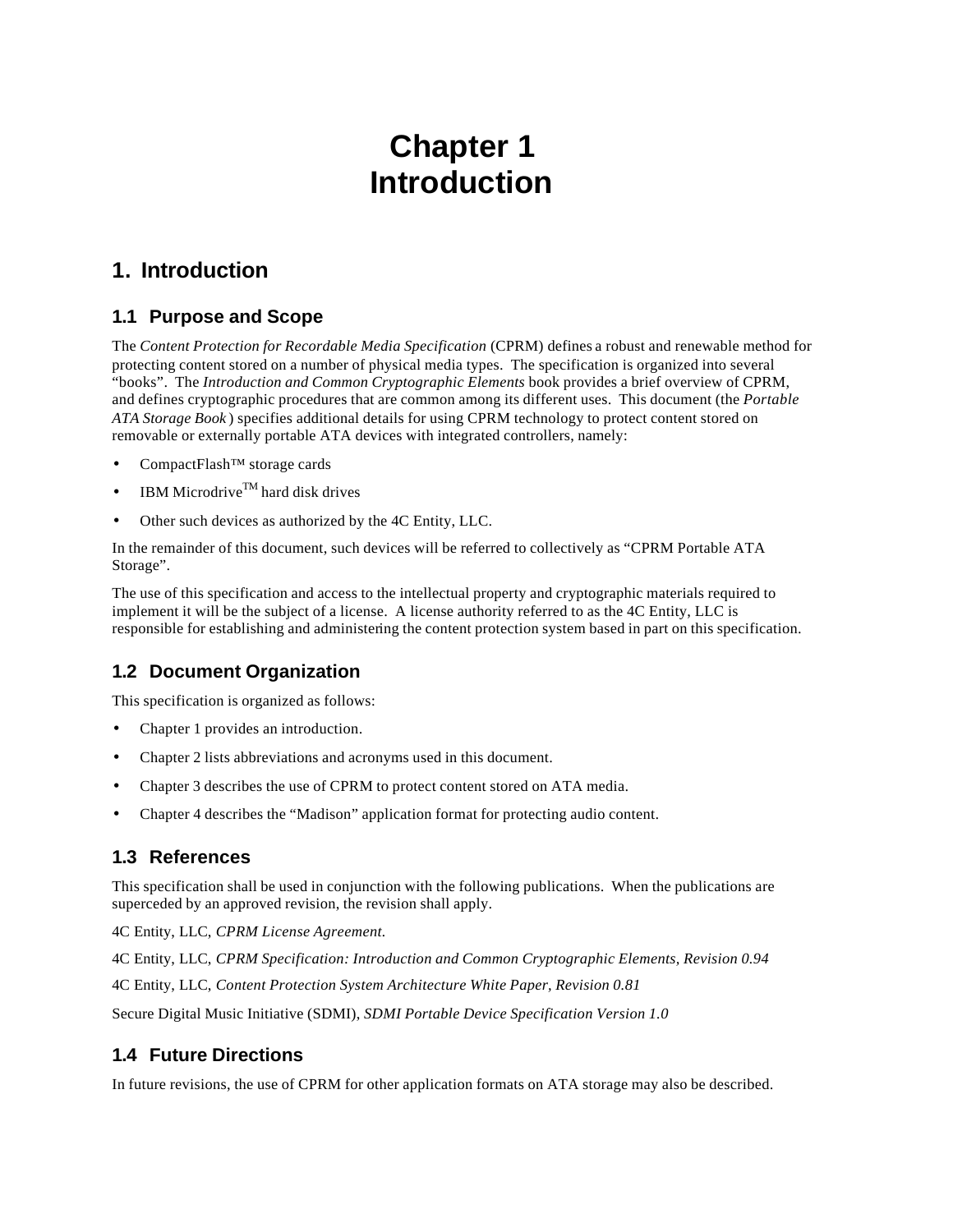## **1.5 Notation**

Except where specifically noted otherwise, this document uses the same notations and conventions for numerical values, operations, and bit/byte ordering as described in the *Introduction and Common Cryptographic Elements* book of this specification.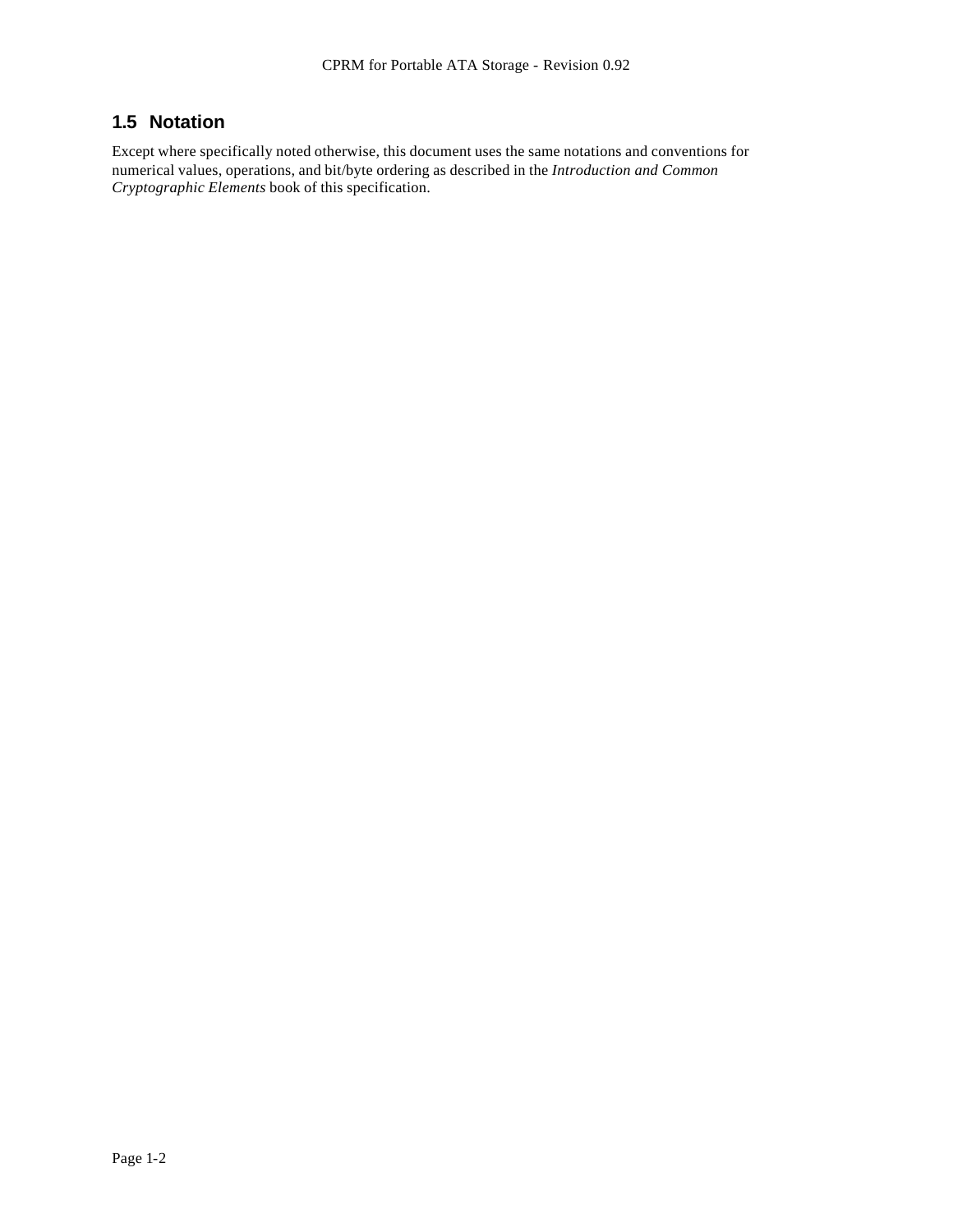## **Chapter 2 Abbreviations and Acronyms**

## **2. Alphabetical List of Abbreviations and Acronyms**

The following abbreviations and acronyms are used in this document:

| 4C             | 4 Companies (IBM, Intel, MEI, and Toshiba)                                |
|----------------|---------------------------------------------------------------------------|
| AAC            | <b>Advanced Audio Codec</b>                                               |
| <b>ATA</b>     | PC/AT Attachment (the AT in IBM's PC/AT stood for "Advanced Technology"). |
| C-CBC          | <b>Converted Cipher Block Chaining</b>                                    |
| C <sub>2</sub> | Cryptomeria Cipher                                                        |
| <b>CCI</b>     | Copy Control Information                                                  |
| Cmd.           | Command                                                                   |
| <b>CPRM</b>    | <b>Content Protection for Recordable Media</b>                            |
| <b>CGMS</b>    | Copy Generation Management System                                         |
| <b>ECB</b>     | Electronic Codebook                                                       |
| <b>FAT</b>     | <b>File Allocation Table</b>                                              |
| <b>FM</b>      | Flash Media                                                               |
| ID             | Identifier                                                                |
| <b>LCM</b>     | <b>Licensed Compliant Module</b>                                          |
| LLC            | Limited Liability Company                                                 |
| <b>lsb</b>     | Least Significant Bit                                                     |
| <b>MKB</b>     | Media Key Block                                                           |
| msb            | Most Significant Bit                                                      |
| PC             | Personal Computer                                                         |
| PD.            | Portable Device                                                           |
| PIO            | Programmed Input/Output                                                   |
| PM             | Portable Media                                                            |
| <b>SDMI</b>    | Secure Digital Music Initiative                                           |
| <b>XOR</b>     | Exclusive-OR                                                              |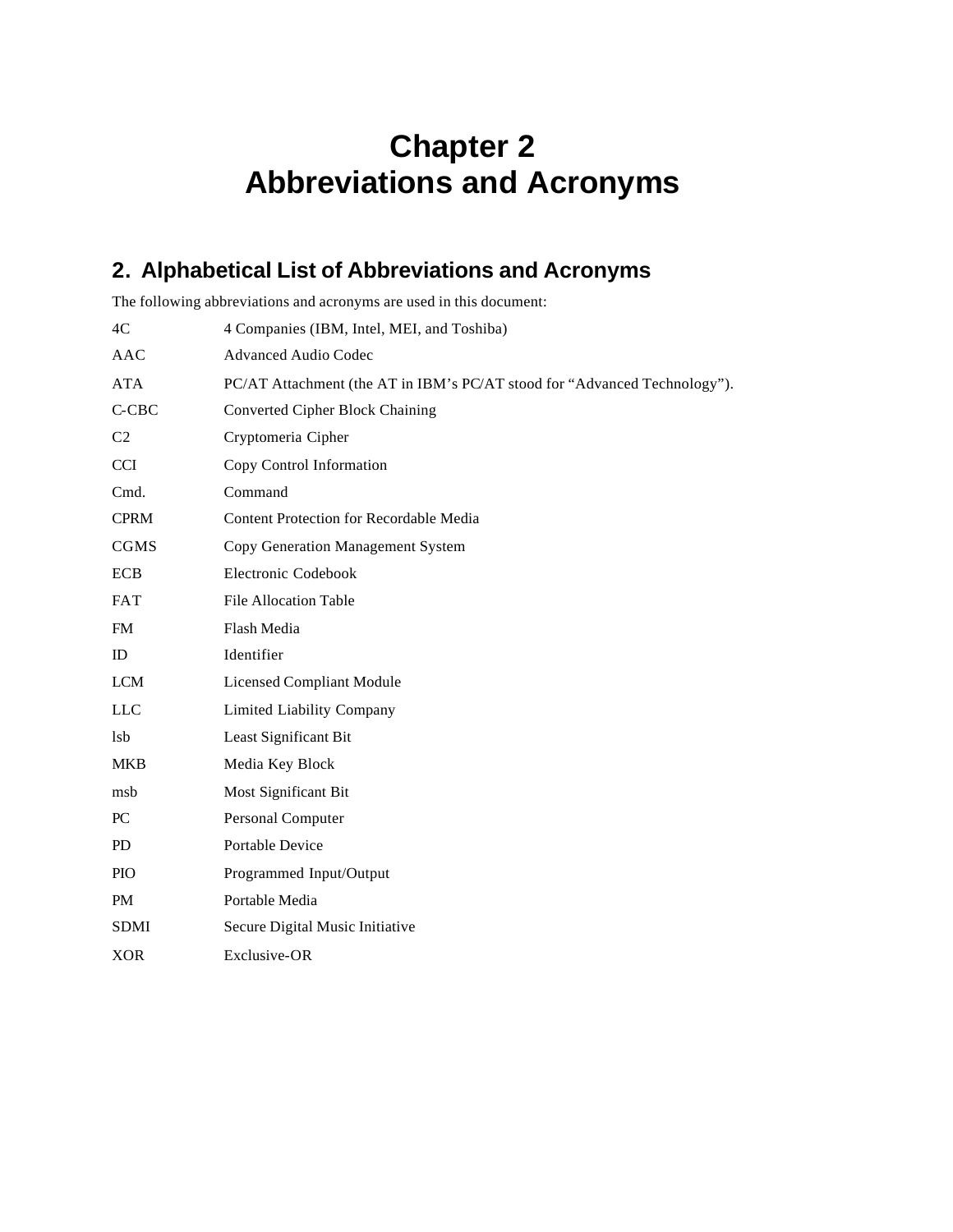This page is intentionally left blank.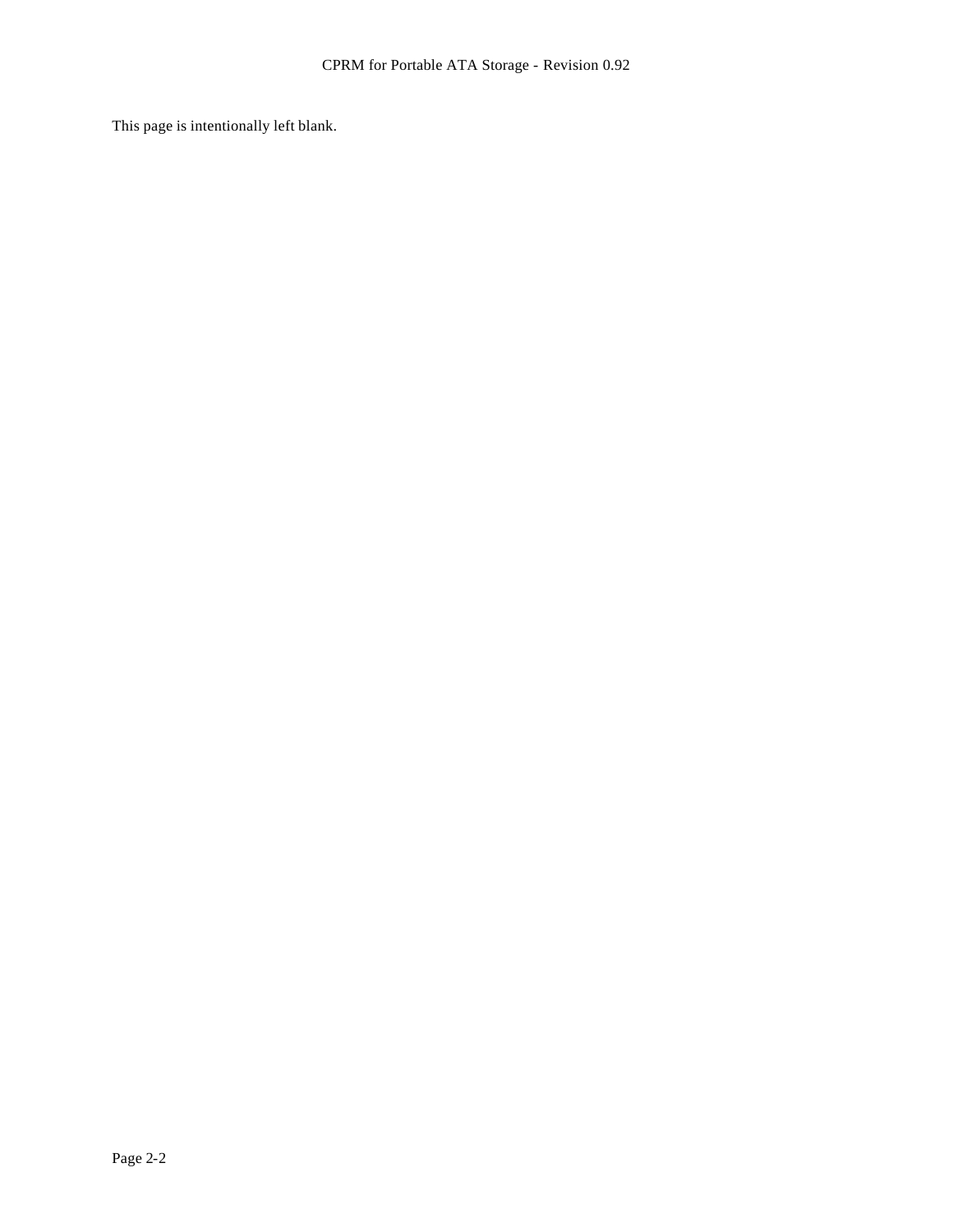## **Chapter 3 CPRM for Portable ATA Storage**

## **3. CPRM for Portable ATA Storage**





Figure 1 shows the important CPRM components on the portable ATA storage. Many of the components are simple files in the user area. The Media Key Block, Static Media ID, and Dynamic Media ID must be read-only; after being set during the manufacturing process, they must not be settable outside of the storage controller. There is one exception: there is a special command that increments the Dynamic Media ID as described below. The Static Media Unique Key must be kept as a secret.

## **3.1 Device Requirements**

Each CPRM compliant recording or playing device for CPRM portable ATA storage must follow the protocols for accessing devices described in this specification.

In addition, each device is given a set of 16 secret Device Keys, denoted  $K_{d,1}, K_{d,2},...,K_{d,16}$ . The actual keys are provided by the 4C Entity, LLC, and are used for processing the MKB to calculate the Media Key ( $K_m$ ), as described in the *Introduction and Common Cryptographic Elements* book of this specification. A device shall treat its Device Keys as highly confidential, and their associated Row values as confidential, as defined in the CPRM license agreement.

## **3.2 Media ID**

CPRM Portable ATA Storage devices use an "increment ID" technique to securely support check-in/check-out and move applications (as defined in SDMI) without having to exp licitly authenticate the host. That means that the authentication is one-way; the host must authenticate the storage, but the reverse is not true.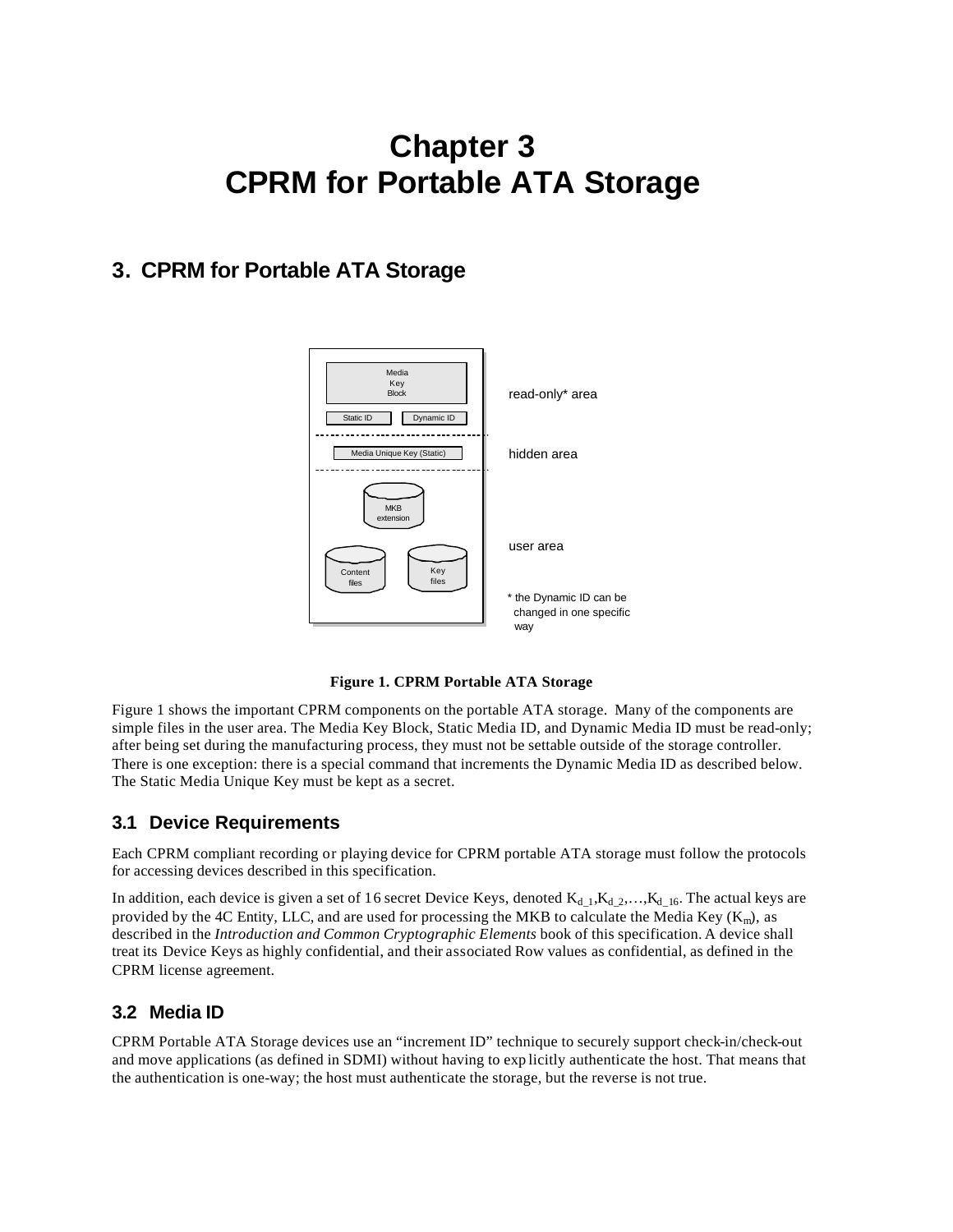The attack against check-in/check-out applications is the so-called "save/restore" attack. The attacker, for example, saves a copy of the user area prior to checking-in a piece of content. Although the compliant host erases the content, the attacker simply does a bit-for-bit restore of the user area to keep an extra copy. This attack is defeated by having the compliant host change the media ID when checking in any piece of content. Since changing the media ID changes the media unique key, any saved copy becomes useless. Of course, the freedom to set the media ID to an arbitrary value would allow media IDs to be cloned. Therefore the host is only allowed to increment the media ID by one, via a special command described below, and is not allowed to otherwise modify it.

Some applications are not interested in check-in/check-out. For them, the changing of media ID can be a nuisance. For this reason, the CPRM Portable ATA Storage device provides *two* media IDs: a Dynamic Media ID and a Static Media ID. Applications can use either ID.

The Static Media ID is derived from the Serial Number (words 10-19) and the Model Numb er (words 27-46) in the returned device identification data. The actual 64-bit CPRM Static Media ID is calculated as follows:

- 1. The 20-byte Serial Number is appended to the 40-byte Model Number.
- 2. Four more bytes of x'00' are appended.
- 3. The resulting 64-byte buffer is XORed together, 8 bytes at a time. The result is the 64-bit Static Media ID.

Storage devices must have unique serial numbers, and the serial number must be read-only, once set during manufacturing.

The Dynamic Media ID is a 64-bit number, initialized to a statistically unique (random) number at manufacturing time. Manufacturers are not required to check for duplicates. The Dynamic Media ID is returned in the READ KEY MANAGEMENT STRUCTURE command, explained below:

## **3.2.1 Identify Device Command (ECh)**

This is an existing command. The following reserved bit is newly defined for CPRM.

Word 162 bit 0: Shall be set to 1 if CPRM is supported.

Manufacturers of ATA storage devices may find it convenient to include the CPRM Feature Set commands in all their control units, but only certain of their products might actually have media key blocks and a media unique key. Obviously, a storage device without a media key block cannot be used to protect content. In this case, the device, if it has licensed components such as C2 or the increment media ID function, must return "command abort" to the commands below.

## **3.2.2 Read Key Management Structure Command (B9h Features 00h-7Fh)**

All CPRM commands use command byte B9h. The different commands are distinguished by the Features register.

#### **Protocol**

PIO data-in.

**Inputs**

The Features register bit 7 shall be set to zero.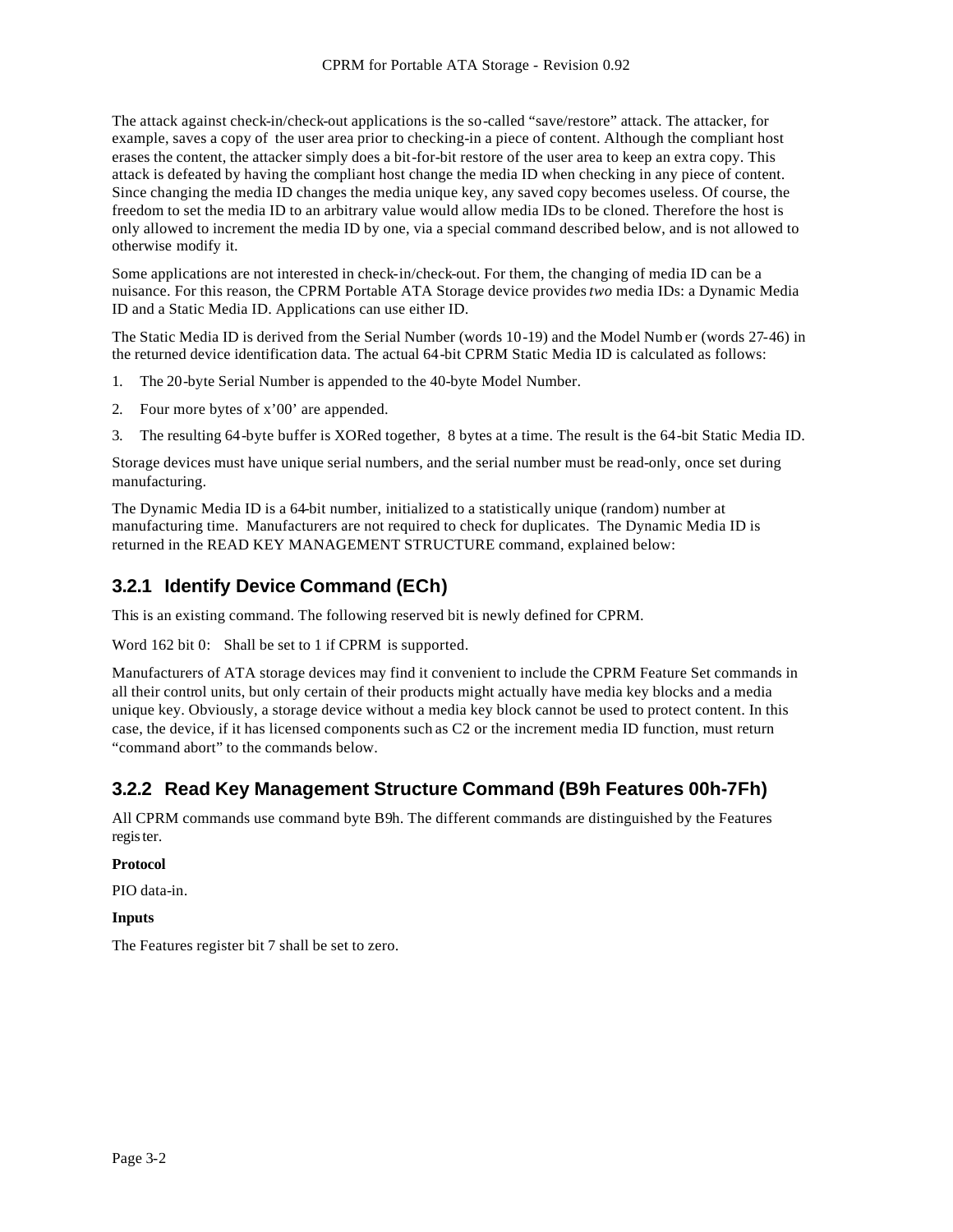| <b>Register</b>      | 7                | 6  | 5 | 4          | 3 | 2 | 1 |  |
|----------------------|------------------|----|---|------------|---|---|---|--|
| Features             | $\overline{0}$   | c4 |   |            |   |   |   |  |
| Sector Count         |                  | c3 |   |            |   |   |   |  |
| <b>Sector Number</b> | c2               |    |   |            |   |   |   |  |
| <b>Cylinder Low</b>  | c1               |    |   |            |   |   |   |  |
| Cylinder High        | $_{\rm c0}$      |    |   |            |   |   |   |  |
| Device/Head          |                  | na |   | <b>DEV</b> |   |   | 0 |  |
| Command              | B <sub>9</sub> h |    |   |            |   |   |   |  |

Features, Sector Count, Sector Number, Cylinder Low, Cylinder High

Are treated as a 39-bit challenge number concatenating c4 to c3 to c2 to c1 to c0.

#### Device/Head -

DEV shall indicate the selected device. The low order 4 bits shall be zero to denote CPRM.

#### **Outputs**

| <b>Register</b>      | 7          | 6           | 5   | $\overline{\mathbf{4}}$ | 3              | $\mathbf{2}$ | 1  | $\bf{0}$   |
|----------------------|------------|-------------|-----|-------------------------|----------------|--------------|----|------------|
| Error                | na         | <b>UNC</b>  | na  | na                      | na             | ABRT         | na | na         |
| Sector Count         |            | na          |     |                         |                |              |    |            |
| <b>Sector Number</b> | na         |             |     |                         |                |              |    |            |
| <b>Cylinder Low</b>  |            | na          |     |                         |                |              |    |            |
| Cylinder High        |            | na          |     |                         |                |              |    |            |
| Device/Head          | obs        | na          | obs | <b>DEV</b>              | $\overline{0}$ |              |    |            |
| <b>Status</b>        | <b>BSY</b> | <b>DRDY</b> | DF  | na                      | <b>DRQ</b>     | na           | na | <b>ERR</b> |

Device/Head register -

DEV shall indicate the selected device.

Status register -

BSY shall be cleared to zero indicating command completion.

DRDY shall be set to one.

DF (Device Fault) shall be cleared to zero.

DRQ shall be cleared to zero.

Error register -

ABRT shall be set to one if this command is not supported or if the low 4 bits of the Device/Head register are not 0.

UNC shall be set if an uncorrectable read error reading the Key Management structure.

Device/Head register -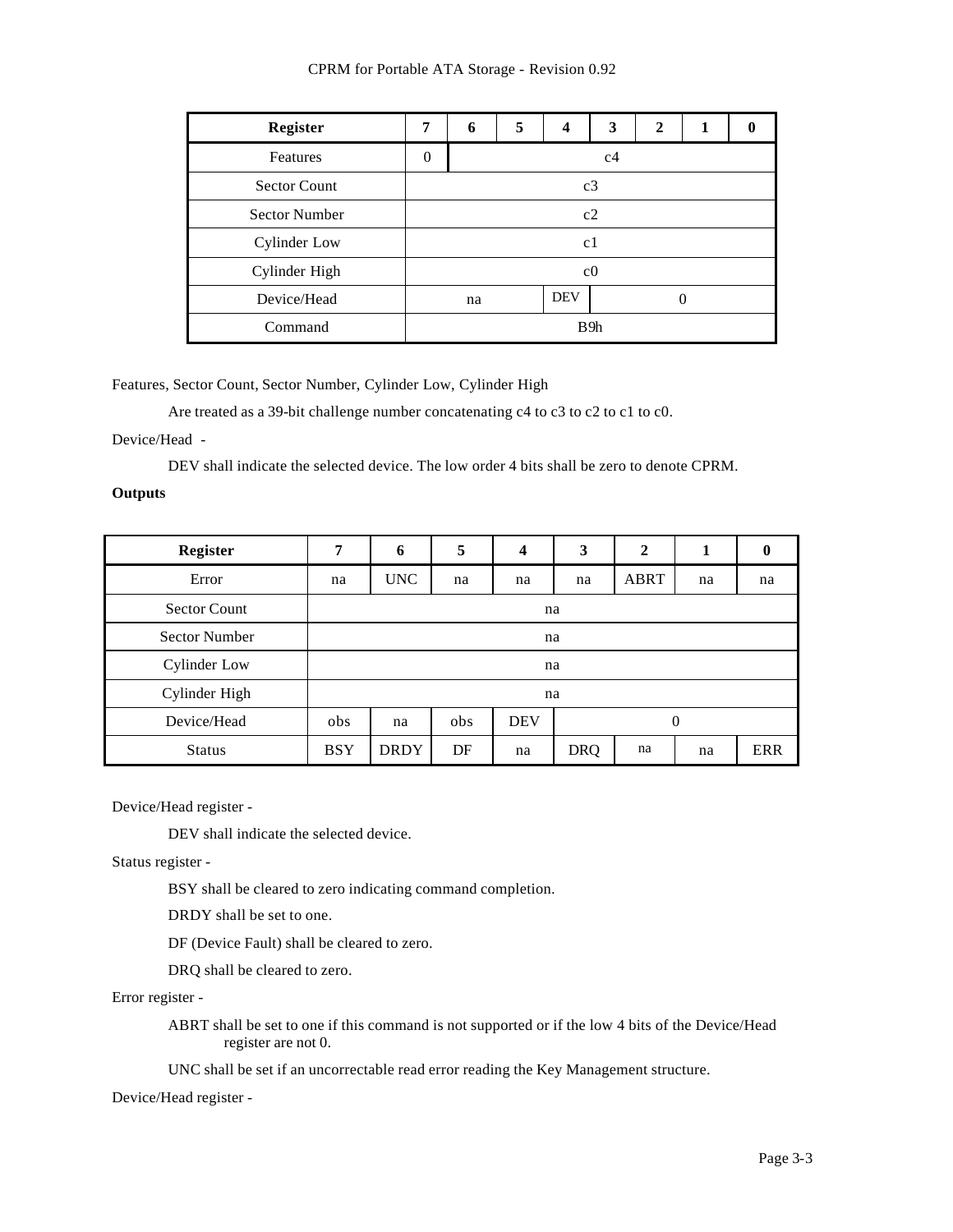DEV shall indicate the selected device.

The READ KEY MANAGEMENT STRUCTURE command returns a 512 byte data structure via PIO data-in transfer. The content of this data structure indicates the dynamic media ID, the size of the media key block, and the response to the challenge number explained below.

The format of the READ KEY MANAGEMENT PROTECTION data structure is shown in table 1.

| Word           |                | <b>Content</b>            |  |  |  |  |  |  |
|----------------|----------------|---------------------------|--|--|--|--|--|--|
| $\overline{0}$ |                | Key Management Scheme     |  |  |  |  |  |  |
| $1 - 4$        |                | Dynamic Media ID          |  |  |  |  |  |  |
| 5              |                | Size of Media Key Block   |  |  |  |  |  |  |
| $6-9$          |                | <b>Challenge Response</b> |  |  |  |  |  |  |
| 10-254         | Reserved       |                           |  |  |  |  |  |  |
| 255            | Integrity Word |                           |  |  |  |  |  |  |
|                | $15 - 8$       | checksum                  |  |  |  |  |  |  |
|                | $7-0$          | signature                 |  |  |  |  |  |  |

**Table 1 - Key Management Structure for CPRM**

#### **Word 0: Key Managment Scheme**

This word shall be set to 0001h, denoting the CPRM key management scheme.

#### **Words 1-4: Dynamic Media ID**

The Dynamic Media ID is a 64-bit number, initialized to a statistically unique (random) number at manufacturing time. Manufacturers are not required to check for duplicates. Word 1 is the most significant word; word 4 is the least significant word.

#### **Word 5: Size of Media Key Block**

The size of the media key block, in 512-byte sectors.

#### **Words 6-9: Challenge Response**

The 64-bit response to the challenge. Word 6 is the most significant word; word 9 is the least significant word.

The storage device calculates a Challenge Response as shown in Figure 2. The challenge allows the host to verify that it is connected to a valid CPRM device, and not a circumvention program masquerading as one.

This command transfers a 39-bit random challenge number to the storage device. The challenge is expanded to the 56-bit quantity  $C = 0_0 ||c4||c3||c2||c1||c0||0000_{16}$ . The storage controller will calculate the response and place it in words 6-9 of the READ KEY MANAGEMENT STRUCTURE data. The response is:

$$
R = C2\_G(K_{mus}\,,\,C2\_G(\,\,C,\,ID_d\,)\,)
$$

 $ID_d$  is the Dynamic Media ID, words 1-4.  $K_{mus}$  is the static media unique key (the static media unique key is the one resulting from the Static Media ID, i.e., it is  $K_{mus} = [C2_G(K_{nn}, ID_s)]_{lsb56.}$ 

The storage controller does not have to calculate the static media unique key. Instead, it can be stored in a nonuser-accessible area during manufacturing.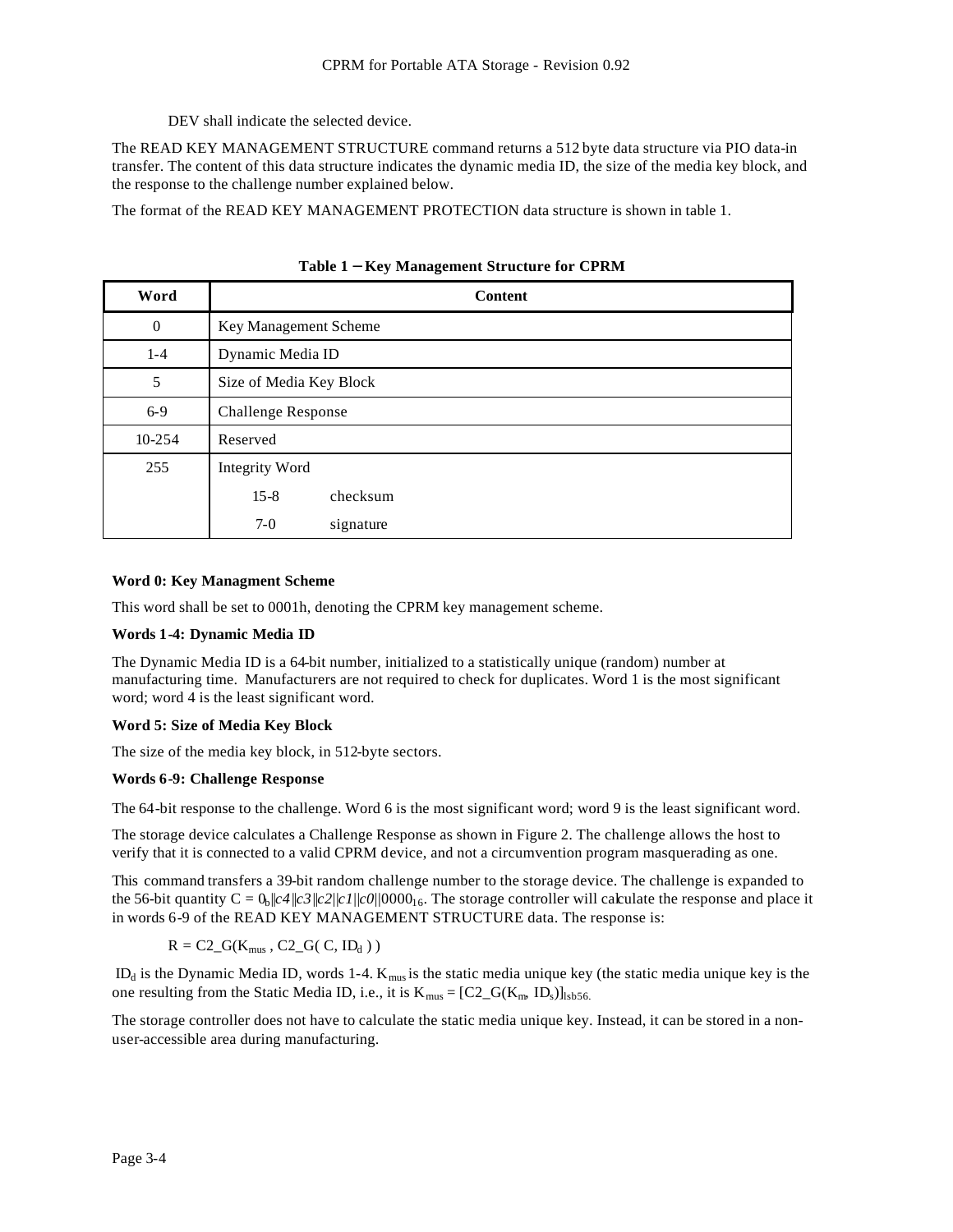

**Figure 2: CPRM Challenge Response Calculation**

#### **Word 255: Integrity Word**

Bits 7:0 of this word shall contain the value A5h. Bits 15:8 of this word shall contain the data structure checksum. The data structure checksum shall be the two's complement of the sum of all byte in words 0 through 254 and the byte consisting of bits 7:0 of word 255. Each byte shall be added with unsigned arithmetic, and overflow shall be ignored. The sum of all bytes is zero when the checksum is correct.

Note that PIO data-in protocol transfers data in words (16 bits). The more significant byte of the most significant word is the first byte of the Dynamic Media ID and the Challenge Response, for the purpose of performing C2 functions. The less significant byte is the second byte of the Dynamic Media ID and the Challenge Response, and so on. Observe that if the host processor is using an architecture with "little endian" byte ordering, and simply stores the words in memory as it receives them, it will get the wrong result.

### **3.2.3 Change Key Management Value Command (B9h, Features 81h)**

CPRM Portable ATA Storage devices shall implement the CHANGE KEY MANAGEMENT VALUE command. This is a new command. In CPRM, the "key management value" that is changed is the Dynamic Media ID (words 1-4 in the READ KEY MANAGEMENT STRUCTURE response). It is incremented by one. It allows the ATA storage device to support SDMI check-in and move applications.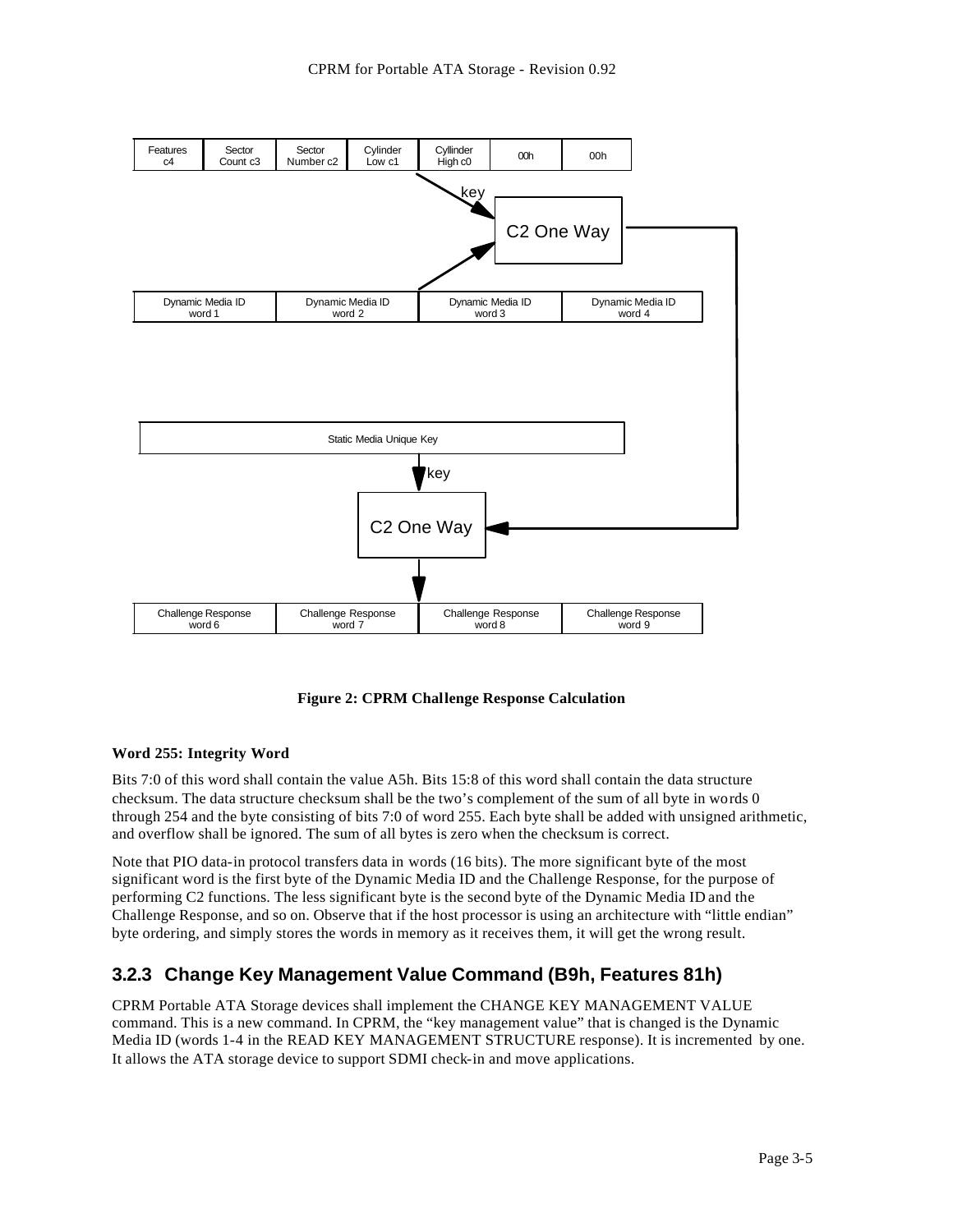#### **Protocol**

Non-data.

#### **Inputs**

The Features register shall be set to 81h.

| <b>Register</b>      | 7   | 6   | 5 | 4          | 3                | 2 | 1        | 0 |
|----------------------|-----|-----|---|------------|------------------|---|----------|---|
| Features             | 81h |     |   |            |                  |   |          |   |
| <b>Sector Count</b>  |     | na  |   |            |                  |   |          |   |
| <b>Sector Number</b> |     | na  |   |            |                  |   |          |   |
| <b>Cylinder Low</b>  |     | 6Eh |   |            |                  |   |          |   |
| Cylinder High        |     | B2h |   |            |                  |   |          |   |
| Device/Head          |     | na  |   | <b>DEV</b> |                  |   | $\Omega$ |   |
| Command              |     |     |   |            | B <sub>9</sub> h |   |          |   |

Device/Head -

DEV shall indicate the selected device.

Cylinder Low –

Shall be set to 6Eh.

Cylinder High –

Shall be set to B2h.

#### **Outputs**

If the device does not support this command, or if the Cylinder Low is not 6Eh, or if the Cylinder High is not B2h, or if the low 4 bits of the Device/Head register are not 0, the device shall return command aborted.

| <b>Register</b>      | 7          | 6           | 5   | $\overline{\mathbf{4}}$ | 3          | $\mathbf{2}$ | 1  | $\bf{0}$   |  |
|----------------------|------------|-------------|-----|-------------------------|------------|--------------|----|------------|--|
| Error                | na         | <b>UNC</b>  | na  | na                      | na         | ABRT         | na | na         |  |
| Sector Count         |            | na          |     |                         |            |              |    |            |  |
| <b>Sector Number</b> | na         |             |     |                         |            |              |    |            |  |
| <b>Cylinder Low</b>  |            | na          |     |                         |            |              |    |            |  |
| Cylinder High        |            | na          |     |                         |            |              |    |            |  |
| Device/Head          | obs        | na          | obs | <b>DEV</b>              |            | na           |    |            |  |
| <b>Status</b>        | <b>BSY</b> | <b>DRDY</b> | DF  | na                      | <b>DRQ</b> | na           | na | <b>ERR</b> |  |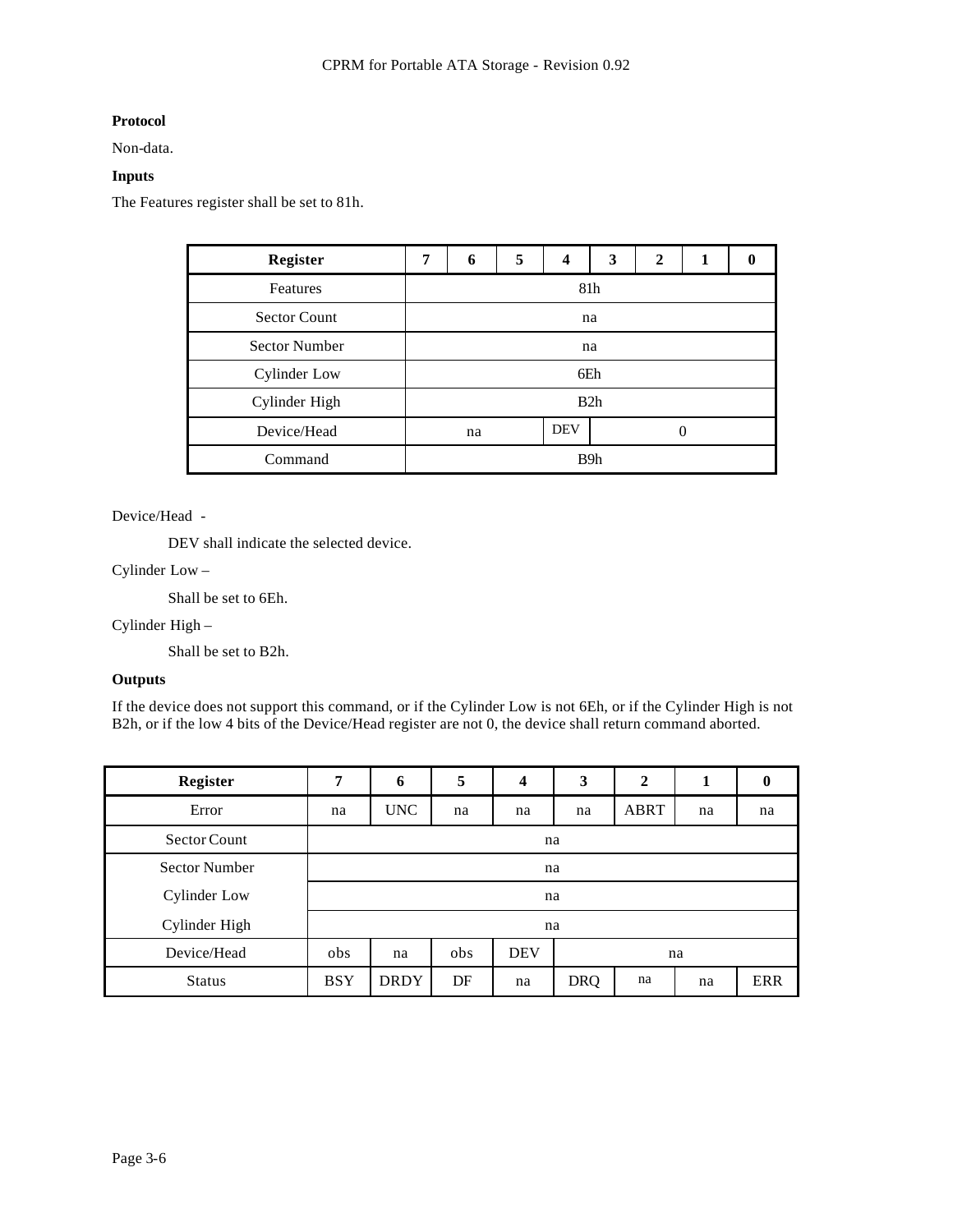Error register -

ABRT shall be set to one if this command is not supported, or if the CPRM feature is disabled, or if Cylinder Low is not 6Eh, or if Cylinder High is not B2h.

UNC shall be set to one if there was a uncorrected error while incrementing the media ID.

Device/Head register -

DEV shall indicate the selected device. The low order 4 bits shall be zero to denote CPRM .

Status register -

BSY shall be cleared to zero indicating command completion.

DRDY shall be set to one.

DF (Device Fault) shall be set to one if a device fault has occurred.

DRQ shall be cleared to zero.

ERR shall be set to one if an Error register bit is set to one.

This command increases the value of the Dynamic Media ID by one per command. The Dynamic Media ID is returned in the READ KEY MANAGEMENT STRUCTURE command.

### **3.3 The Media Key Block**

The read-only media key block is only accessible by the special command defined below. There is also a media key block extension. It is named **MKB.EXT** in the **CPRM** directory. It is a normal read/write user file and is accessed without the use of special commands.

The size of the read-only media key block will not exceed 1 MB (2048 sectors). No row number will exceed 16,383.

## **3.3.1 Read Keying Material Command (B9h, Features 80h)**

CPRM Portable ATA Storage devices shall implement the READ KEYING MATERIAL command. In CPRM, the "keying material" is the media key block. This is a new command.

#### **Protocol**

PIO data-in

#### **Inputs**

The Features register shall be set to 80h.

| <b>Register</b>      | 7                    | 6     | 5 | 4          | 3 | 2  | 1 | 0 |
|----------------------|----------------------|-------|---|------------|---|----|---|---|
| Features             | 80h                  |       |   |            |   |    |   |   |
| <b>Sector Count</b>  |                      | count |   |            |   |    |   |   |
| <b>Sector Number</b> | sector offset – low  |       |   |            |   |    |   |   |
| <b>Cylinder Low</b>  | sector offset – high |       |   |            |   |    |   |   |
| Cylinder High        | na                   |       |   |            |   |    |   |   |
| Device/Head          |                      | na    |   | <b>DEV</b> |   | na |   |   |
| Command              | B <sub>9</sub> h     |       |   |            |   |    |   |   |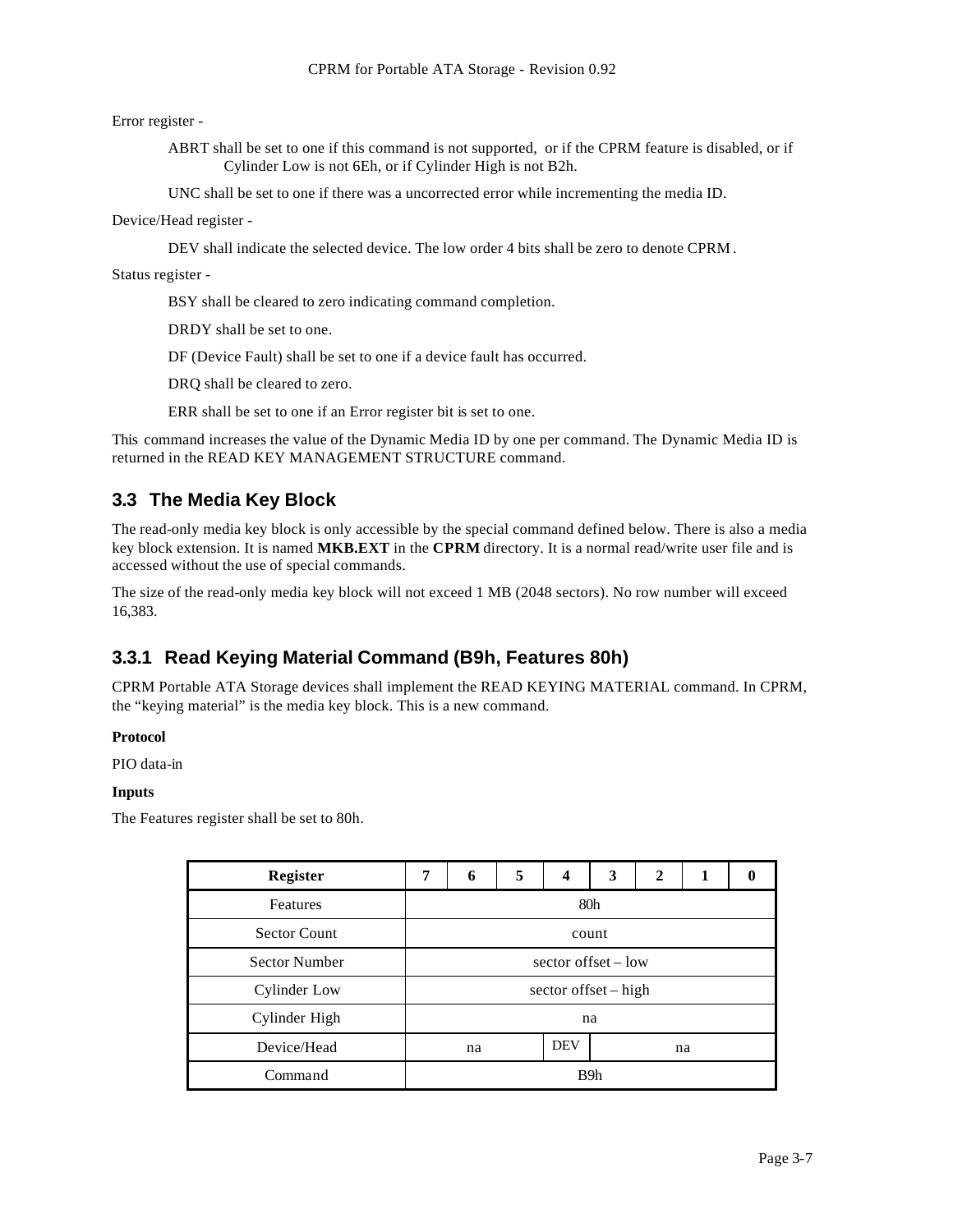#### Sector Count

the number of MKB sectors to be transferred. 00h denotes 256 sectors.

Cylinder Low, Sector Number –

These two registers are treated as a 16-bit number to specify the sector offset within the media key block to begin the transfer from. Cylinder Low is the more significant byte.

#### Device/Head -

DEV shall indicate the selected device. The low order 4 bits shall be zero to denote CPRM.

#### **Outputs**

If the device does not support this command, the device shall return command aborted.

| <b>Register</b>      | 7                    | 6           | 5   | 4           | 3   | $\mathbf{2}$ | 1  | 0   |
|----------------------|----------------------|-------------|-----|-------------|-----|--------------|----|-----|
| Error                | na                   | <b>UNC</b>  | na  | <b>IDNF</b> | na  | ABRT         | na | na  |
| <b>Sector Count</b>  |                      | na          |     |             |     |              |    |     |
| <b>Sector Number</b> | sector offset – low  |             |     |             |     |              |    |     |
| <b>Cylinder Low</b>  | sector offset – high |             |     |             |     |              |    |     |
| Cylinder High        | na                   |             |     |             |     |              |    |     |
| Device/Head          | obs                  | na          | obs | <b>DEV</b>  | 0   |              |    |     |
| <b>Status</b>        | <b>BSY</b>           | <b>DRDY</b> | DF  | na          | DRQ | na           | na | ERR |

Device/Head register -

DEV shall indicate the selected device.

Status register -

BSY shall be cleared to zero indicating command completion.

DRDY shall be set to one.

DF (Device Fault) shall be cleared to zero.

DRQ shall be cleared to zero.

ERR shall be set to 1 if any bit is set in the error register.

#### Error register -

ABRT shall be set to one if this command is not supported or if the low 4 bits of the Device/Head register are not 0.

IDNF shall be set if the requested range is out of bounds for the MKB.

UNC shall be set if an uncorrectable read error.

Cylinder Low, Sector Number

These registers are treated as a 16-bit number specifying the failing sector offset, in the case that UNC is set. Otherwise, the values are undefined.

This command transfers 'count' sectors of the Media Key Block, starting at the sector offset specified, to the host by using PIO data-in protocol.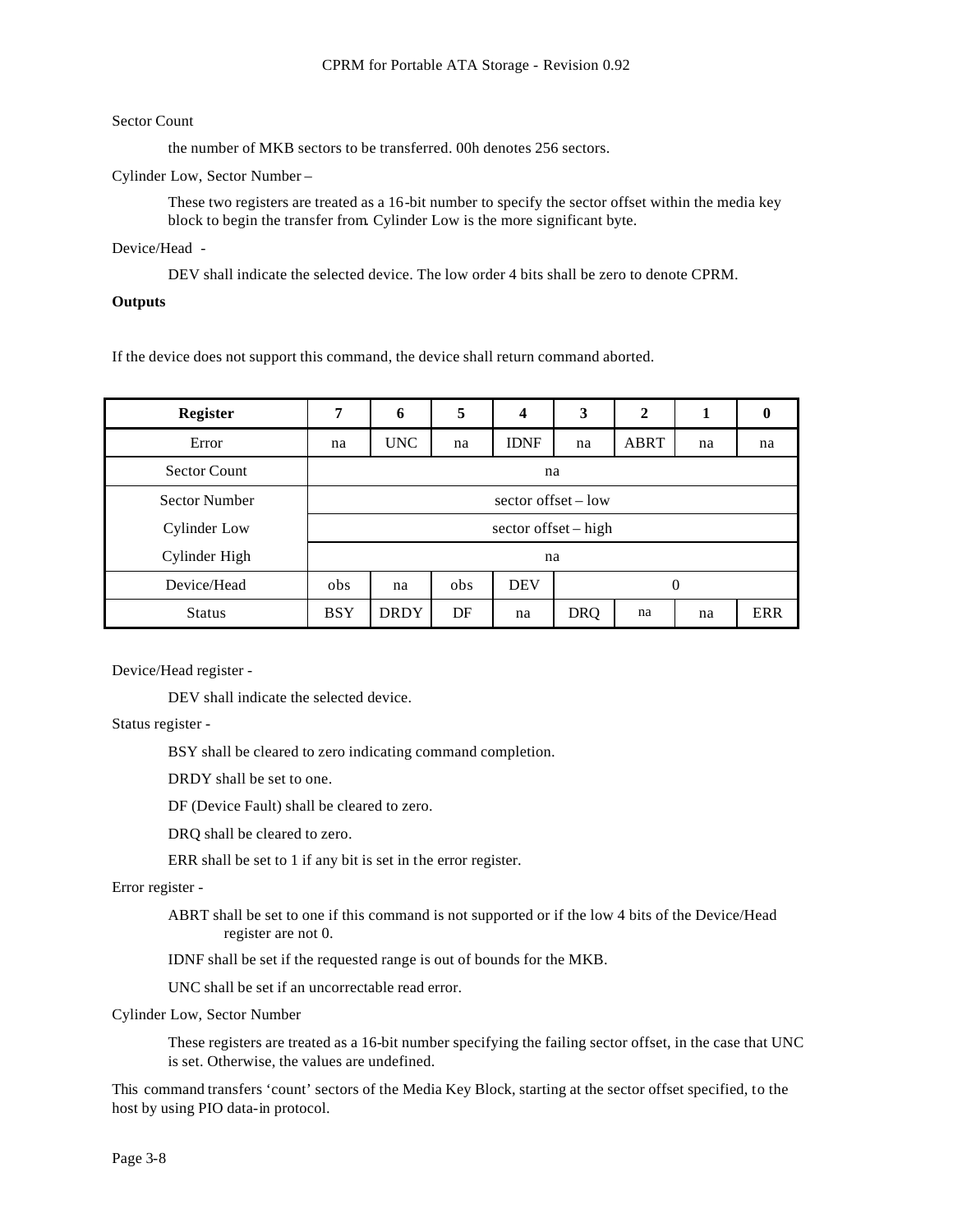Note that PIO data-in protocol transfers data in words (16 bits). The more significant byte of the first word is the first byte of the Media Key Block. The less significant byte is the second byte of the Media Key Block, and so on. Observe that if the host processor is using an architecture with "little endian" byte ordering, and simply stores the words in memory as it receives them, it will get the wrong result.

### **3.4 Authentication**

The host uses authentication to verify that it is speaking to a legitimate storage device, and that the important CPRM values returned from the storage device have not been modified by an interloper. The host challenges the storage device, and the storage device calculates the correct response. The challenge/response is are both carried out using the single READ KEY MANAGEMENT STRUCTURE command.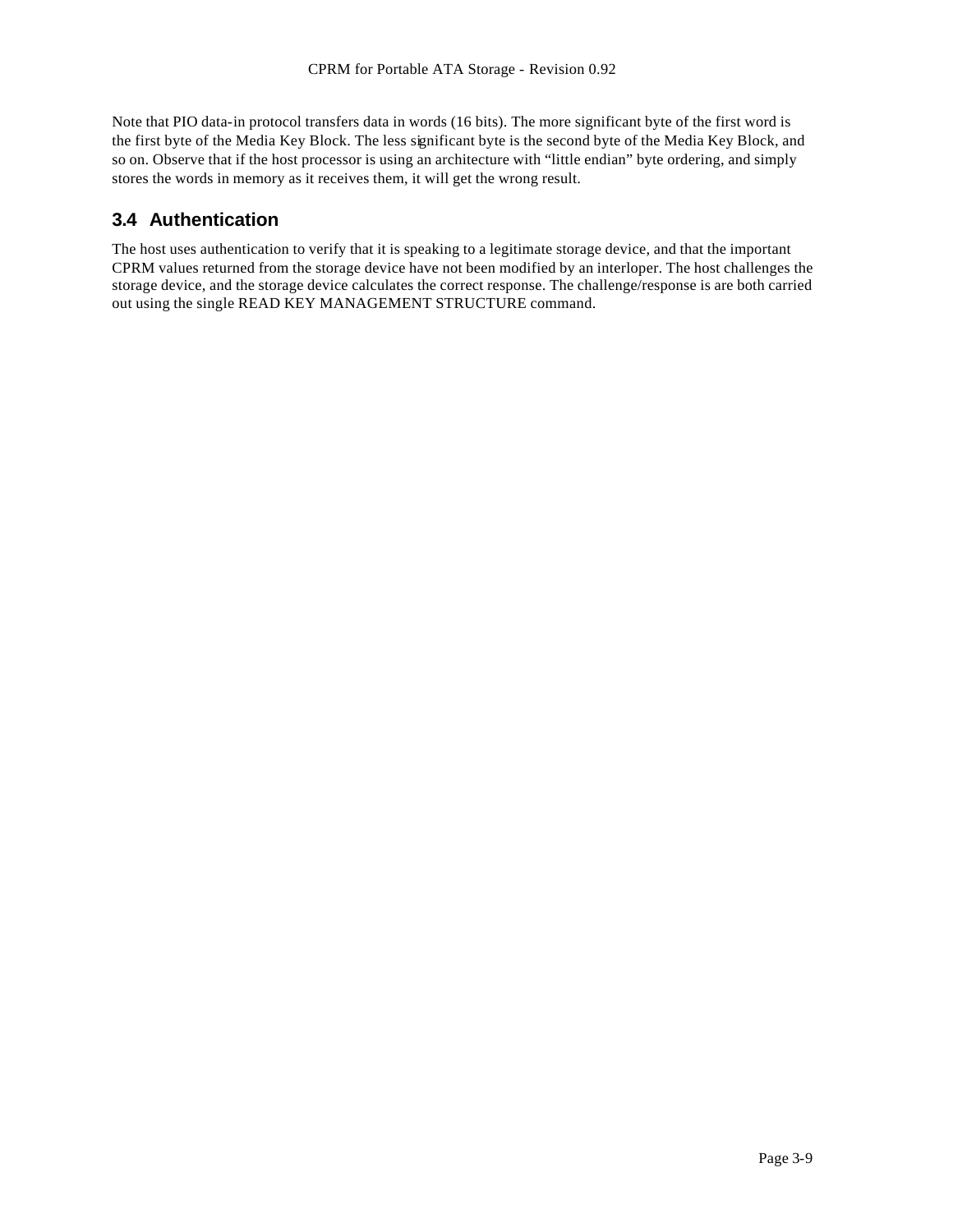## **3.4.1 Authentication Protocol**



**Figure 3: Example Recorder/Player Interaction**

Figure 3 shows an example interaction between a recorder (like a PC), a CPRM Portable ATA Storage device, and a player (like a portable device). For simplicity, the player's authentication is not shown. It is exactly like the host's.

Connecting hosts shall use the READ KEY MANAGEMENT STRUCTURE command to authenticate the storage device, as follows:

- 1. The host executes the IDENTIFY DEVICE command and securely remembers the storage device's Model Number and Serial Number.. From the Model Number and Serial Nu mber it calculates the Static Media ID as described in Section 3.2.
- 2. The host executes one or more READ KEYING MATERIAL commands to read the media key block. It processes the media key block in the normal way, yielding the media key.
- 3. The host calculates the static media unique key from the media key and the Static Media ID in the usual way (i.e., it is  $K_{mus} = [C2_G(K_m, ID_s)]_{lsb56}$ ).
- 4. The host generates a random 39-bit number and executes the READ KEY MANAGEMENT STRUCTURE command, passing the 39-bit number as a challenge. It is not required that the random number generator in this case be unpredictable to a potential attacker; it is enough that it produces a long  $(2^{39})$  series.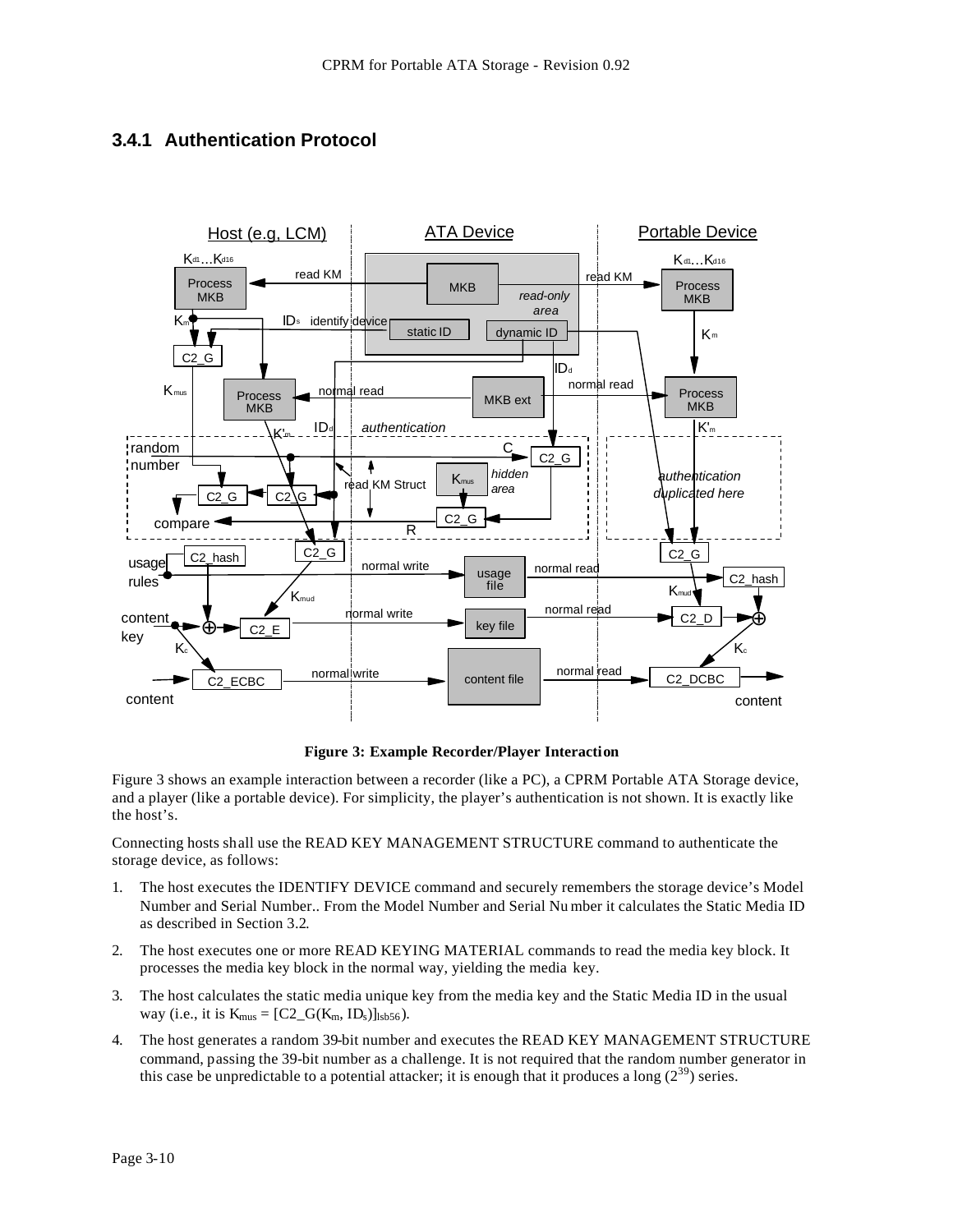- 5. The host reads the Dynamic Media ID and Challenge Response in the READ KEY MANAGEMENT STRUCTURE command in step 4.
- 6. Using the static media unique key it calculated in step 3, the host verifies the quantity  $C2\_G(K_{mus}, C2\_G(C, ID_{d}))$

is the same as the storage device's Challenge Response.

7. The host should not proceed if the Challenge Response is incorrect.

The host shall execute the authentication protocol whenever it reads the Static Media ID, the Dynamic Media ID, and/or the media key block. It shall repeat it any time it executes an CHANGE KEY MANAGEMENT VALUE command, and verify that the Dynamic Media ID has been incremented by one.

### **3.5 Key Files**

CPRM for Portable ATA Storage applications support check-in/check-out and move operations by changing the Dynamic Media ID after each check-in or move. This changes the dynamic media unique key. This means that *every* such application's keys must be updated when *any one* application changes the media ID. To make this feasible, the content keys are stored in a standard format, in a standard place.

Changing the media key block extension, **\CPRM\MKB.EXT**, has the same problem, and requires the same solution.

The solution is for all such applications to use the common format to find and fix each other's keys when they change either the Dynamic Media ID or the **MKB.EXT**. The format is as follows: content keys are stored in files in the sub-directory **KEYS** in the **CPRM** directory. The key files are multiples of 8 bytes long. Each 8 bytes is simply one 56-bit content key concatenated with a random pad byte, in that order, and the result is encrypted with the media unique key using the C2 cipher in ECB mode. The names of the key files can be anything. Applications should not put other types of files in the **\CPRM\KEYS** directory. When an application changes the dynamic media unique key, it reads every key file, decrypts it with the old media unique key, and re-encrypts it with the new media unique key.

Note that, in a multi-tasking system, an application should obtain a software mutex before making any changes to the key files. It should wait to read the Dynamic Media ID and **MKB.EXT** until it has obtained the mutex.

If applications do not use the Dynamic Media ID, they must not follow this key file naming convention, nor can they use the common **\CPRM\MKB.EXT** file. They are free to define an alternative media key block extension file.

### **3.5.1 Check-in Protocol**

When a CPRM for Portable ATA Storage application checks in a piece of content, it changes the Dynamic Media ID, and re -encrypts content keys in the **\CPRM\KEYS** directory with the new dynamic media unique key. In doing so, it must be sure not to re-encrypt *any* occurrences of the checked-in content's key value, since otherwise a user may be able to restore a saved copy of the content and still play it (by renaming files, etc. as needed). Note then that the content key value itself is used as the definitive identifier for the content. When an application checks out content, it must securely remember the content key value that was used. When it checks that content back in, it must ensure that *all* occurrences of its content key value in the **\CPRM\KEYS** directory are either deleted or changed to new random values before being re-encrypted with the new media unique key. The details of this protocol are described below.

There is a very small chance that a content key picked at random will equal a key already in use on the media, causing confusion at check-in time. Therefore, at check-out time, before generating a new content key in the **\CPRM\KEYS** directory, applications shall check to make sure the proposed key does not duplicate an existing value. For the purpose of checking for duplications, an application shall compare both the content key and its associated random pad byte. Therefore, applications do not have to decrypt every existing key; they may simply compare the cipher text of existing keys with the cipher text of the proposed new key.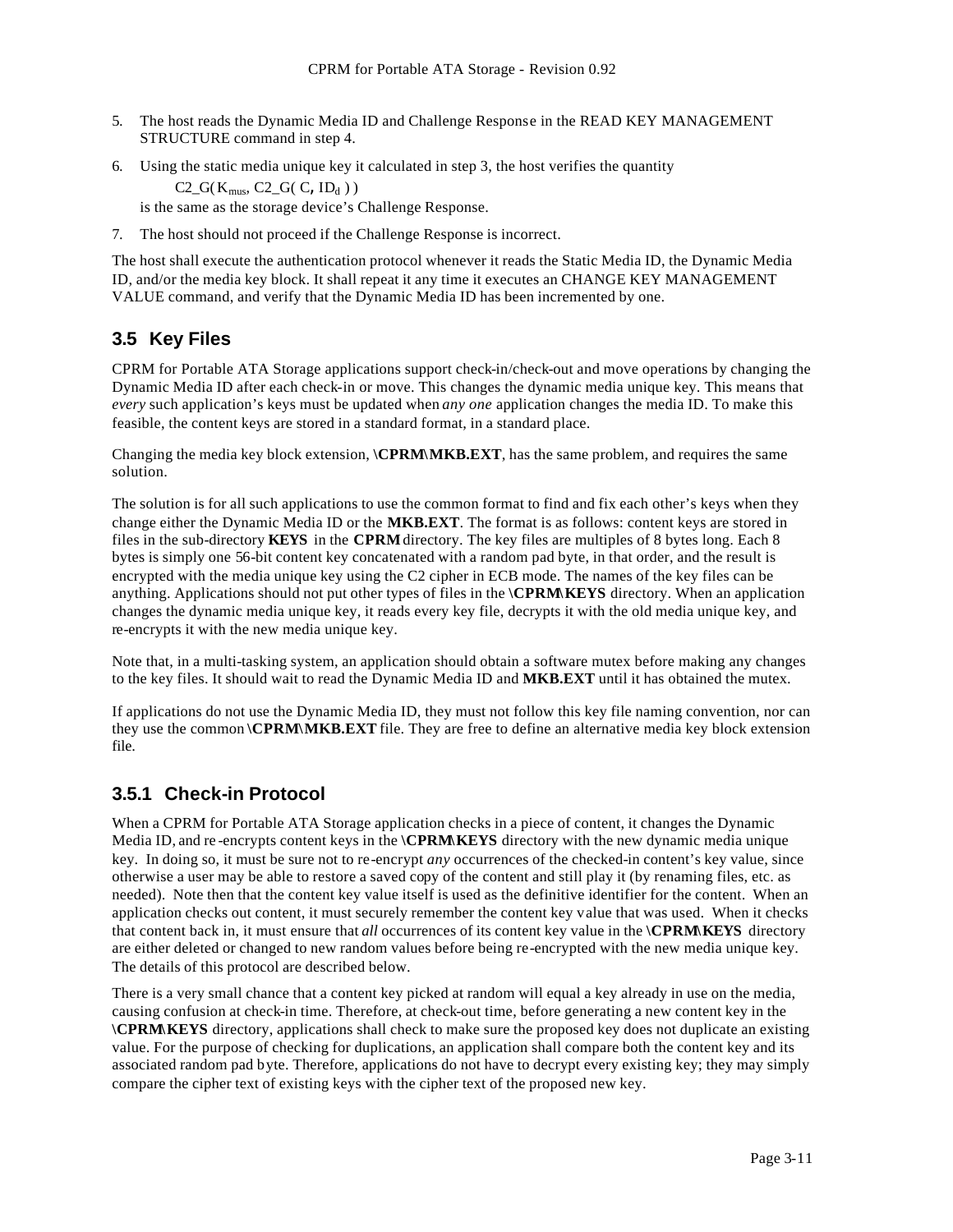The description below assumes that the application has previously executed the authentication protocol and therefore has read the media key block and has an authenticated static media unique key. It also may have had an authenticated Dynamic Media ID; however, this shall not be relied upon since that ID might have changed in the meantime.



#### **Figure 4. The Check-in Protocol**

The application proceeds as follows:

- 1. The application denotes the content key and associated random pad byte it used to check-out the content as " $K_c$ ".
- 2. The application deletes the content file.
- 3. The application executes the READ KEY MANAGEMENT STRUCTURE command with a random challenge.
- 4. The application verifies the Challenge Response is correct. If not, it aborts. If so, it remembers the Dynamic Media ID.
- 5. The application reads the \**CPRM\MKB.EXT** file, if present, and processes it, obtaining a media key.
- 6. The application executes the CHANGE KEY MANAGEMENT VALUE command.
- 7. The application executes the READ KEY MANAGEMENT STRUCTURE command with a new random challenge and verifies that the Challenge Response is correct, given the incremented Dynamic Media ID. If not, it aborts.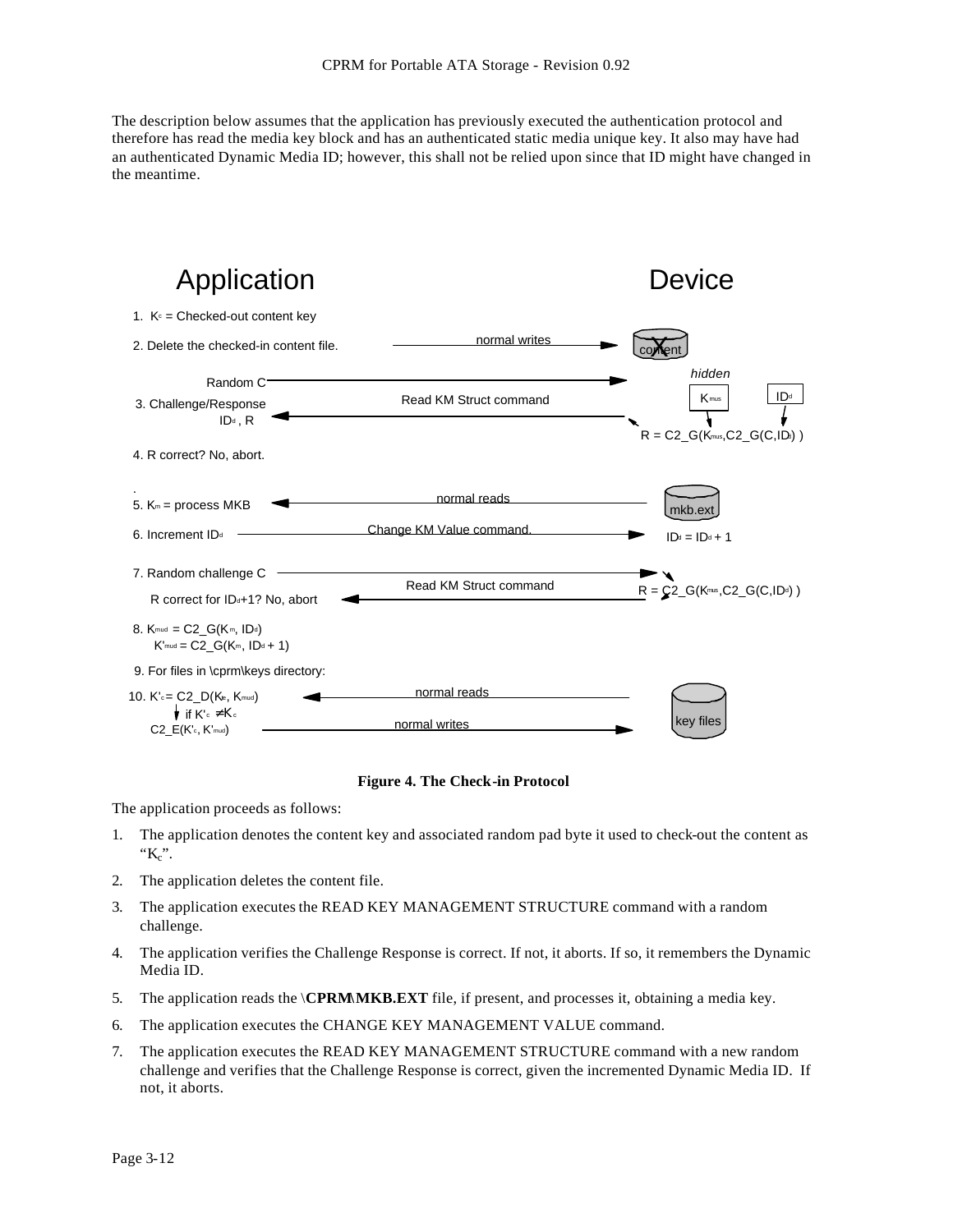- 8. Using the media key from step 5, the application calculates two dynamic media unique keys, the old one from before the CHANGE KEY MANAGEMENT VALUE command, and the new one after the CHANGE KEY MANAGEMENT VALUE command.
- 9. The application iterates through the **\CPRM\KEYS** directory, and for each file, it performs the following:
- 10. It reads the file, decrypting each 8 bytes in ECB mode using the old media unique key from step 8. It re encrypts the file, 8 bytes at a time in ECB mode, using the new media unique key from step 8. Along the way, any occurrences of  $K_c$ , are invalidated<sup>1</sup>.

l

<sup>&</sup>lt;sup>1</sup> There are several effective ways to invalidate a key: the fundamental principle is that  $K_c$  must **at no time** be encrypted with the new media unique key, to avoid a "pull card" attack. The simplest way is to leave the 8 bytes untouched (as they would be if the file were deleted). Other ways would be to set the key (or the cipher text) to random data, or to zeros.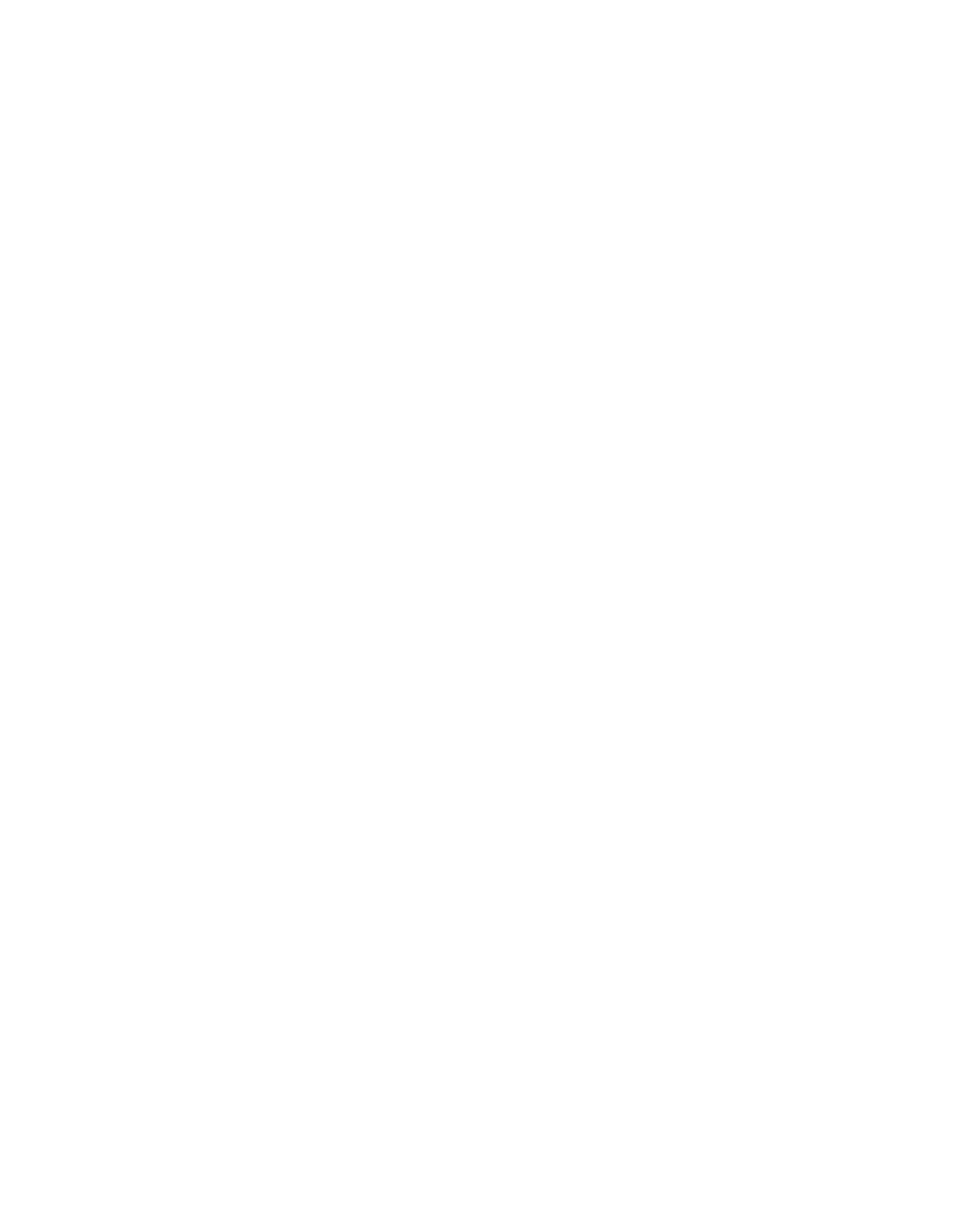## **Chapter 4 "Madison" Audio Format**

## **4. "Madison" Audio Format**

This chapter describes the use of CPRM for the "Madison" format for audio applications. In this format, the file system is a very simple FAT file system. All relevant files (except key files) are in the **MADISON** directory in the root. If any subdirectories are found, they are ignored. Likewise, if a file's name does not match a recognized Madison name, it is ignored. Thus the same media can be used for other applications. The music itself and associated data are in separate normal read/write files. The name of each file is the decimal track number prefixed by the letters "**TRK**". The extension of the file is **".INI**". Thus the sequential tracks are defined by the files **TRK1.INI, TRK2.INI, TRK3.INI**, and so on. The **INI** file contains human-readable ASCII text. Here is an example **INI** file:

```
[Track]
AlbumTitle=My List of Songs
AlbumArtist=My Favorite Song Writers
TrackTitle=Song1
TrackArtist= Song 1 Performer
TrackID=1234567890ABC.qwerty.5
```

```
[Files]
SongTrack=SONG1.TRK
Lyrics=SONG1TRK.TXT
TrackArt=ARTWORK1.GIF
KeyFile=\CPRM\KEYS\SONG1.KEY
```
The **INI** files contain both pointers to other files and metadata about the track. To a player, the essential files are the **SongTrack** and **KeyFile** files. The other files, and the metadata in the **[Track]** section, are optional to enhance the user display, and may be omitted by some hosts. The minimal **INI** file has the **[Files]** section, with **SongTrack** and **KeyFile** keywords only.

## **4.1 Music Host Requirements**

It is anticipated that connected applications will write a media key block extension **(\CPRM**\**MKB.EXT**) when recording a track or tracks. The media key block extension accelerate the revocation process and greatly reduce the effectiveness of the "virtual device" attack.

After the host downloads some music, it should guarantee that all the track numbers in all the **TRK***n***.INI** names are consecutive, starting at "1", and are in the order the user wants them played. If necessary, it must rename existing files so that this is true. All other files on the media must be left unchanged.

## **4.2 Portable Player Requirements**

Of course, the end-user may use another non-compliant program to delete, rename, or otherwise reorganize the **INI** files after the compliant application is done. The player shall gracefully handle missing files or nonconsecutive tracks, even though the compliant host itself will leave the media in a predictable state. Often, there is a correspondence between the **INI** file and the song and key files. For example, the **\MADISON\TRK1.INI** file might have a SongFile of **\MADISON\SONG1.TRK** and a key file of **\CPRM\KEYS\SONG1.KEY**. This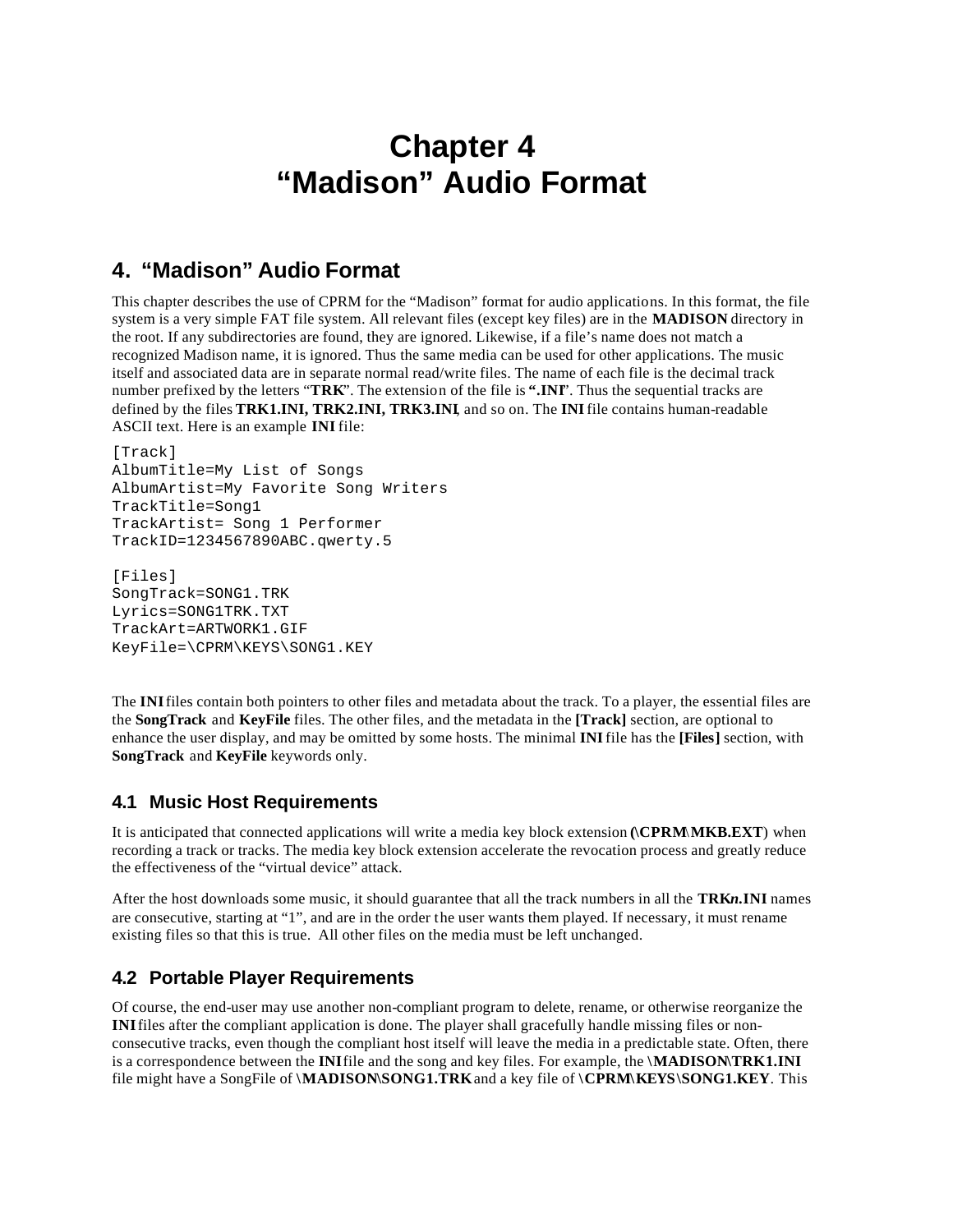is just a coincidence, and the player must *not* count on it. Once the user has reorganized the order of the tracks (especially by non-compliant software), the correspondence will be broken.

## **4.3 Format of the SongTrack File**

The music file is kept in the standard "RIFF" format. The first 12 bytes of the file are the RIFF header, as follows:

| ٠R,         | 6T <sub>2</sub> | $\mathbf{F}$    | ٠π          |  |  |
|-------------|-----------------|-----------------|-------------|--|--|
| length(LSB) | $length(LSB+1)$ | $length(LSB+2)$ | length(MSB) |  |  |
| د ص         | 6D)             | ʻR'             | 'M'         |  |  |

The length field indicates the length of the file in bytes, minus this 12 byte header. The rest of the file is divided into "RIFF chunks". Devices should ignore chunks with identifiers they do not understand. The chunks are defined by 8 byte headers, as follows:

| <b>Identifier</b>  |  |
|--------------------|--|
| Length (LSB first) |  |

The first identifier is the ASCII string "fmt " (note the trailing blank). The length field indicates the size of the remainder of the chunk, in this case 6 bytes. The 6 bytes are the ASCII string "C2EPAC" denoting C2 encrypted EPAC compressed music. The second chunk has the identifier "data". It contains the encrypted EPAC data. Only this **data** chunk is encrypted. All headers, identifiers, and other chunks are in the clear.

The encrypted music chunk is encrypted either with the track key, or with the track key XORed with a hash of the **INI** file calculated with the C2 Hash Function. The hash is used if and only if the **INI** file contains a [Usage] section (described below), to give a cryptographic guarantee that any usage conditions will remain intact, or else the music will not play. The C2 hash need not be calculated if there is not a [Usage] section.

The encryption fra me for the encrypted music is 4096 bytes. This means that every 4096 bytes the C-CBC chaining is broken, and the next block is encrypted starting with the original key. The last frame's size may be less than 4096 bytes, but shall nevertheless be a multiple of 8 bytes.

## **4.4 Encoding the Usage Rules**

The special usage rules are placed in the **INI** file, in the [Usage] section. If there is no [Usage] section (the likely case), the default usage rules allow unlimited play of the associated music in the portable player, and the CCI is "copy no more". There are two types of keywords that might be found in a [Usage] section. The first type allows additional permissions, and can be ignored if the player does not understand the keyword. This type of keyword always begins with the first character '\*'. The second type of keyword restricts the default usage rules. If the player does not understand or does not support the keyword, it **must not play** the music. This type of keyword never begins with a '\*' character. Thus if the portable player only supports the normal usage rules, it must parse the [Usage] section. Along the way, if it finds a keyword that does not begin with '\*', it must ignore the track.

| $expires=$           | The date (mm/dd/yyyy) after which the music must not be played.                                                                              |
|----------------------|----------------------------------------------------------------------------------------------------------------------------------------------|
| $beginmath>beqins =$ | The date (mm/dd/yyyy) before which the music must not be played.                                                                             |
| remaining=           | The remaining counts (decimal number) of plays. The device must (logically)<br>decrement the count after 30 seconds of the track has played. |
| *moveable            | The music is allowed to be moved to a system that did not originally download it.                                                            |

Here are the currently defined keywords: